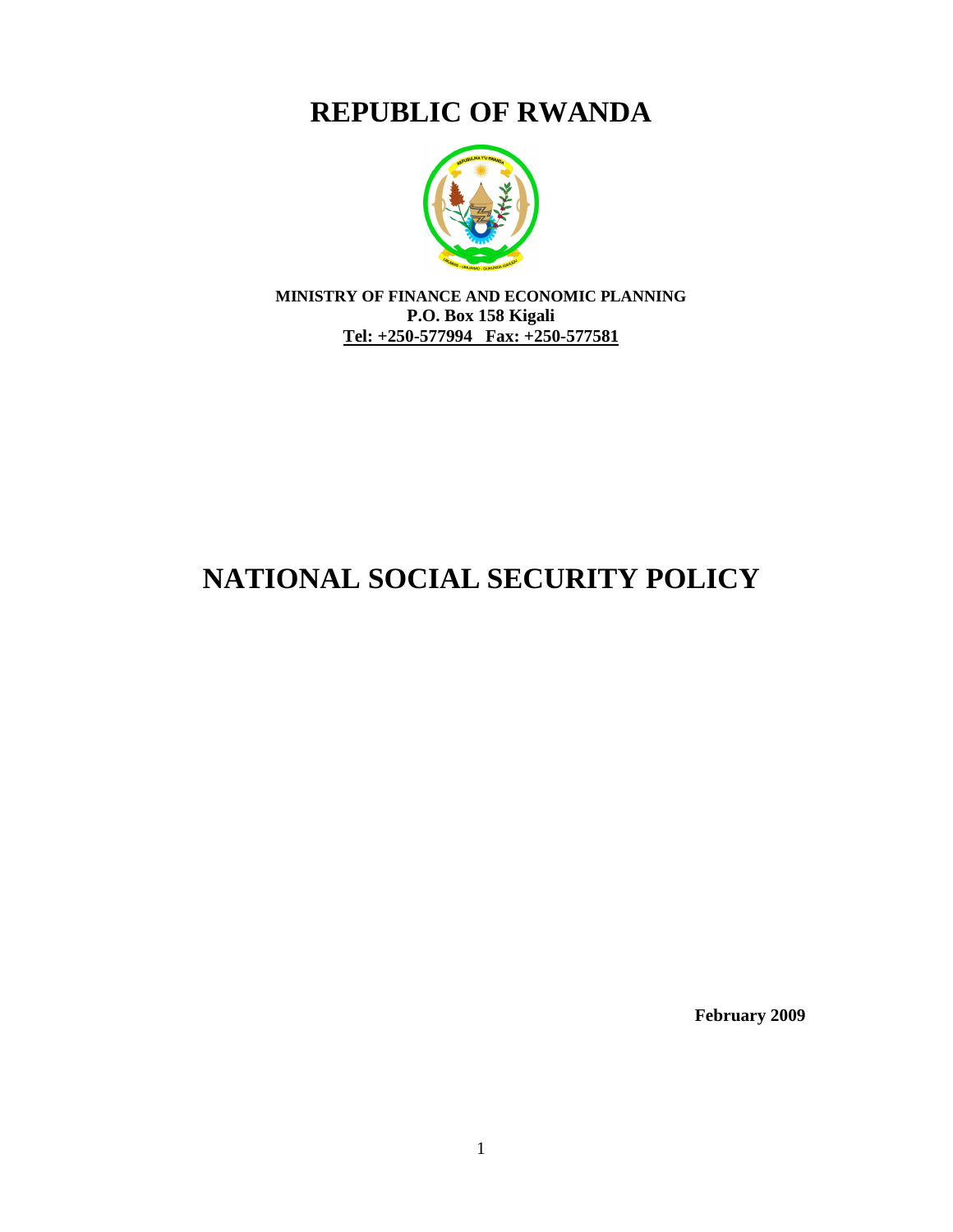# **Table of contents**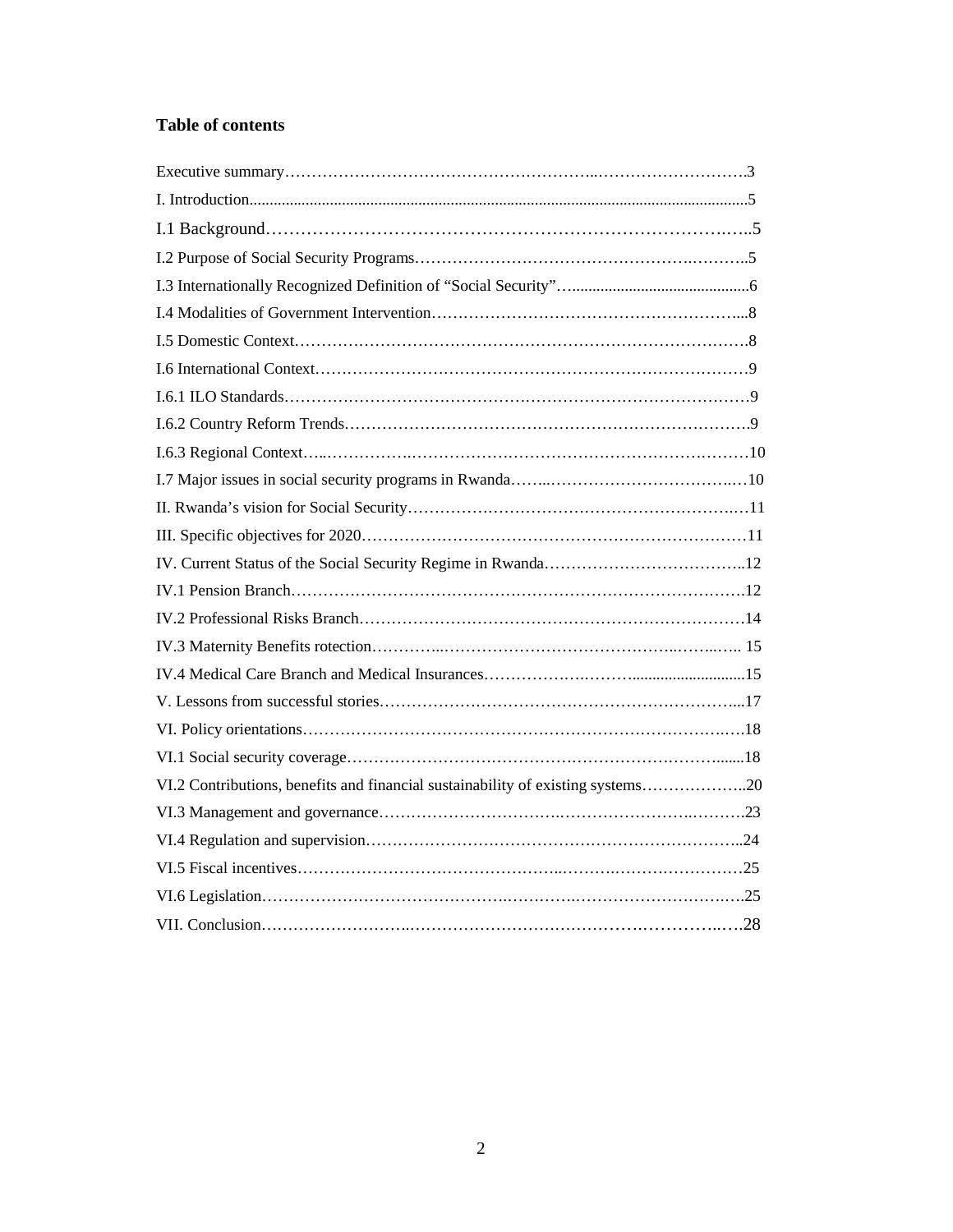#### **Executive Summary**

Sixty years after the universal declaration of human rights has consecrated social security as a fundamental human right, it is now universally admitted that no stable and sustainable development is possible without social peace, and no social peace is possible without social security for all. The role of social security is increasingly being recognized by governments and international financial organizations for its role in poverty alleviation, promotion of social justice, and economic growth.

Social security is here understood in its ILO definition as "The International Labour Organization (ILO) defines "social security" as "a set of public measures that a society provides for its members to protect them against economic and social distress that would be caused by the absence or substantial reduction of income from work as a result of various contingencies like sickness, maternity, employment injury, unemployment, invalidity, old age, death and health care".

For many years, diverse social security programs have been developed in Rwanda. But although Rwanda already has the core elements of a comprehensive social security program in place, substantial gaps remain, mainly caused by the lack of general orientation based on one common vision, as well as the lack of coordination for actions towards complementary objectives. This justifies the urgent need for a national social security policy which will be the framework for such coordination and which will provide all necessary orientations.

The objective of this policy document is to analyze the current social security program in order to identify the gaps in different areas and to propose how to improve the program, with as central goal to provide for all Rwandan population adequate protection against the adverse consequences of various "life cycle" events and risks.

In order to attain the ideal situation of *«Social security coverage for all»* which is proposed as the new Rwanda's vision for social security, the GoR will make a firm commitment to develop all necessary programs and mechanisms aimed at universal social security coverage. This means that all Rwandans will be covered with maximum benefits possible for retirement and key pre- retirement benefits such as housing and education, for professional risks benefits, sickness benefits, maternity benefits, health care , and eventually unemployment benefits when social and economic conditions will allow this last branch to be implemented. The policy set specific coverage objectives for different branches of social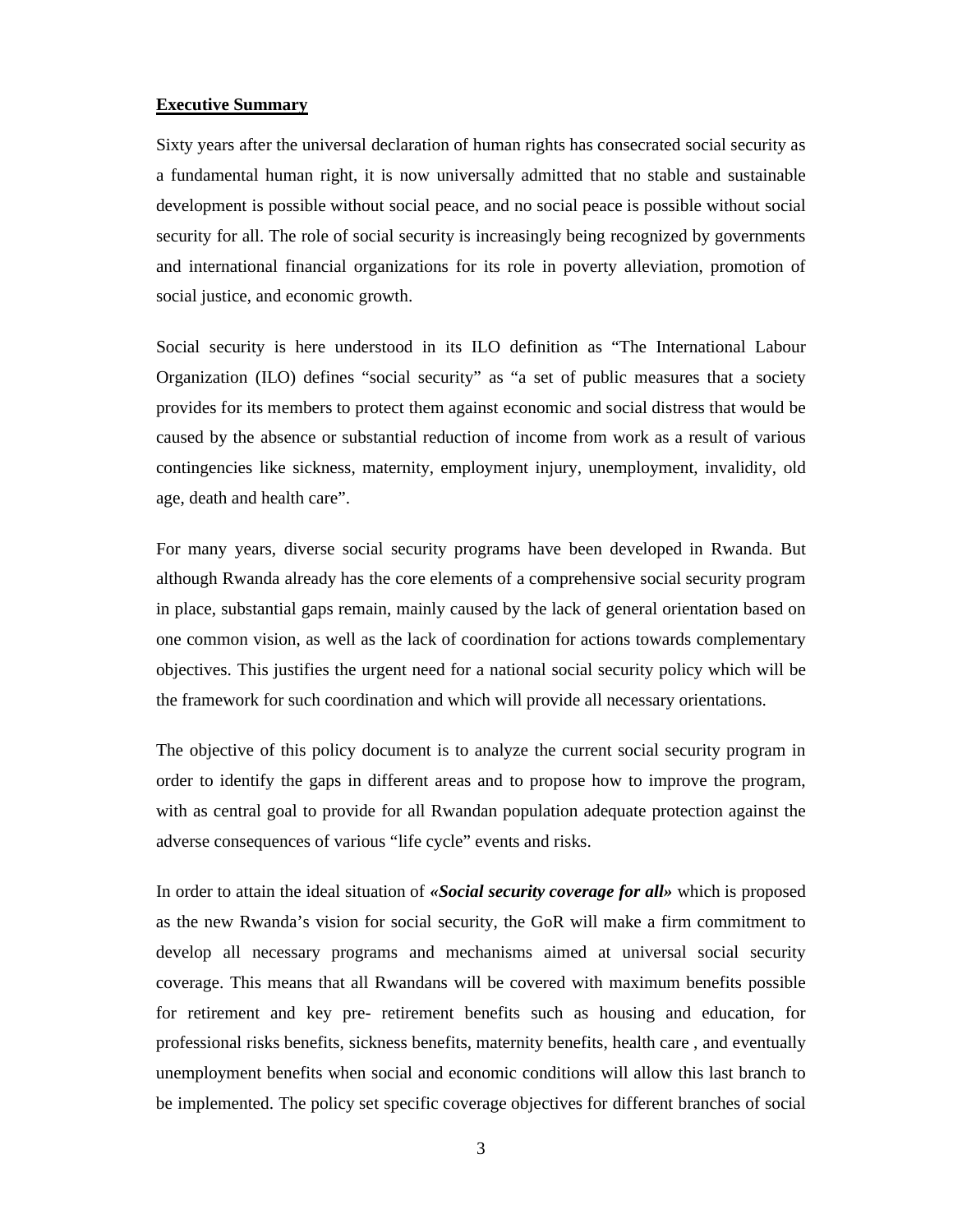security, namely pension, occupational hazards, medical care and sickness leave, as well as maternity leave.

In order to achieve this, the policy proposes concrete and easy-to-implement actions aimed after having analyzed the most important issue in social security in Rwanda which are the following: little coverage, especially for retirement and professional risks schemes which are a privilege for precisely those who have the privilege to access employment in formal sector; insufficient benefits; long term financial imbalances; management of different schemes in scattered institutions.

The major actions to be implemented in line with this policy are the following:

- reinforcement of mandatory adhesion and/or development of incentives for self adhesion to voluntary schemes,
- streamlining the management of all schemes, and regular actuarial studies for necessary adjustments,
- sensitization campaign for active participation of the population through community based organizations,
- development of synergies between SACCOs, other MFI and social security schemes
- adapting and updating the legal and the regulatory framework related to each of these actions

With maximum commitment by all and total involvement of both central and local government, and with permanent social dialogue between government, employers and employees/self employers/members of cooperatives, there is no doubt that like was is the case for the very positive experience with the health mutual insurance, the objectives set in this policy will be attained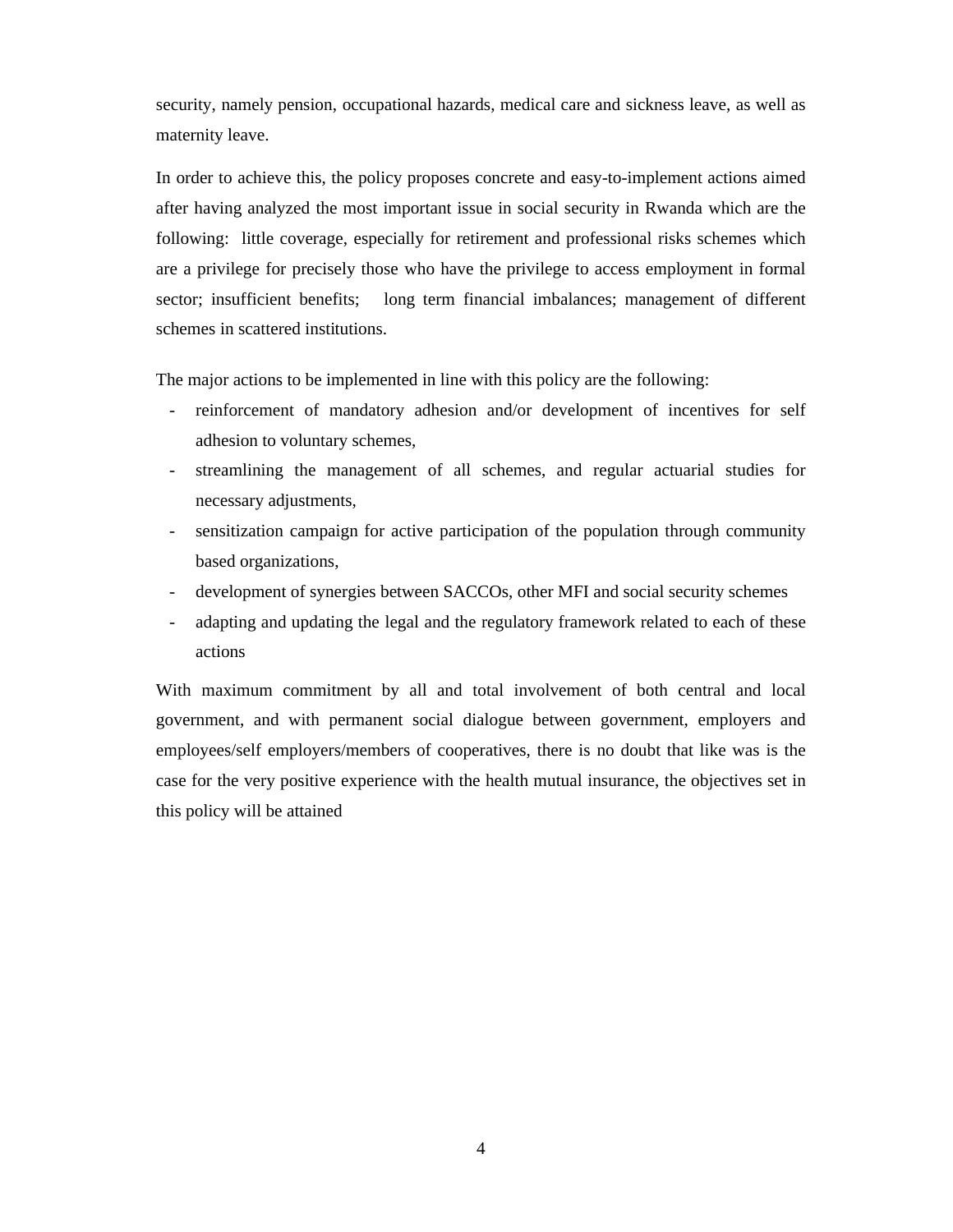# **I. INTRODUCTION**

#### **I.1 Background**

The universal declaration of human rights of 1948 stipulates in its article 22 that "Everyone, as a member of society, has the right to social security and is entitled to realization, through national effort and international co-operation and in accordance with the organization and resources of each State, of the economic, social and cultural rights indispensable for his dignity and the free development of his personality."

In its article 25, the declaration stipulates that "Everyone has the right to a standard of living adequate for the health and well-being of himself and of his family, including food, clothing, housing and medical care and necessary social services, and **the right to security in the event of unemployment, sickness, disability, widowhood, old age or other lack of livelihood in circumstances beyond his control".**

Sixty years after this declaration consecrating social security as a fundamental human right, it is now universally admitted that no stable and sustainable development is possible without social peace, and no social peace is possible without social security for all. The role of social security is increasingly being recognized by governments and international financial organizations for its role in poverty alleviation, promotion of social justice, and economic growth.

For many years, diverse social security programs have been developed in Rwanda. But although Rwanda already has the core elements of a comprehensive social security program in place, substantial gaps remain, mainly caused by the lack of general orientation based on one common vision, as well as the lack of coordination for actions towards complementary objectives. This justifies the urgent need for a national social security policy which will be the framework for such coordination and which will provide all necessary orientation.

The objective of this policy document is to analyze the current social security program in order to identify the gaps in different areas and to propose how to improve the program, with as central goal to provide for all Rwandan population adequate protection against the adverse consequences of various "life cycle" events and risks. Poor Rwandan households are particularly vulnerable to these risks, which can undermine social stability and economic well-being. This policy will provide a framework for narrowing those gaps and eliminating them over time as economic circumstances permit.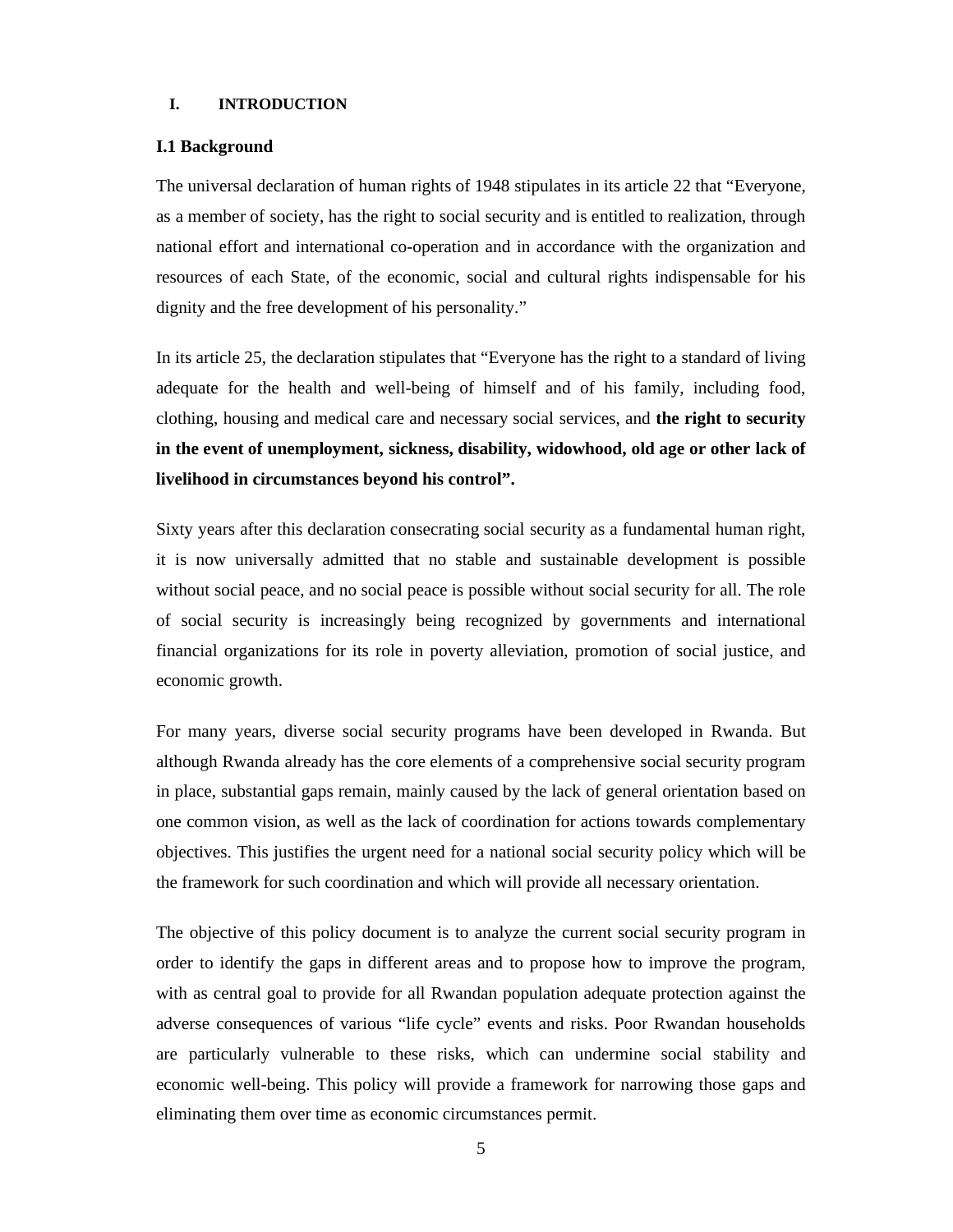#### **I.2 Purpose of Social Security Programs**

Social security programs pool risks and the required resources to insure against the occurrence of such risks. More concretely, social security programs provide access to basic services, such as healthcare and financial support to widows, widowers, and their families in cases of a primary wage earner's premature death, as well as income security for the aged. Social security programs also can include various other similar types of insurance to provide income protection, for example, to those who become disabled or lose their jobs. The types of risks covered and the extent of the benefits provided reflect national policy choices and fiscal limitations.

Social security programs can foster social cohesion, help to prevent and alleviate the effects of poverty, and, if well-managed, re-instill trust and faith in governmental intervention. Additionally, social security programs often have significant economic benefits. For example, old-age pension provision, if funded, often entails the formation of institutional capital that may be invested in the economy, and by reducing the uncertainty and fear of calamity that haunts many individuals and households, the provision of social security can result in a more productive workforce.

# **I.3 Internationally Recognized Definition of "Social Security"**

The International Labour Organization (ILO) defines "social security" as "a set of public measures that a society provides for its members to protect them against economic and social distress that would be caused by the absence or substantial reduction of income from work as a result of various contingencies like sickness, maternity, employment injury, unemployment, invalidity, old age, death and health care". Social protection is essentially the management of social risks especially to protect weak segments of the society.

It helps the beneficiaries to cope with problems associated with social risks by taking care of them and providing them with alternative sources of revenue.

In 1952, the ILO recommended that depending on the national context and on the prevailing socio-economic conditions, at least three of the nine following basic branches should be covered for all residents of each country, the ideal situation being that the nine branches defined as the social security minimum norm be covered .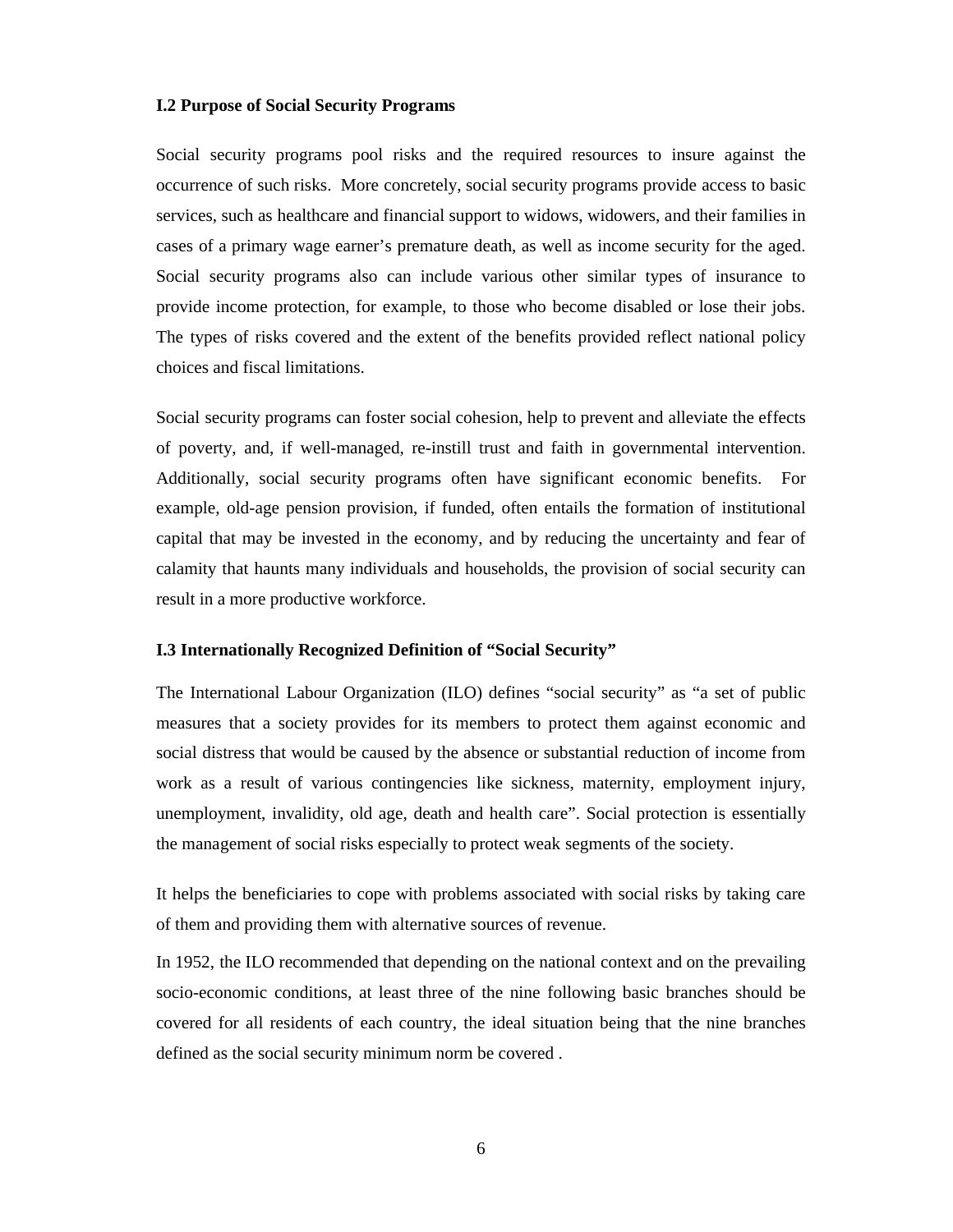Those are:

- *Pension* composed of three branches *: Old-age benefit,* covering survival beyond a defined age, normally no higher than 65 years; *Invalidity benefit,* covering the inability to engage in any gainful activity where such inability is likely to be permanent or persists after the period during which the beneficiary is entitled to benefit from temporary incapacity (employment injury benefit); and *Survivors' benefit,* covering the loss of support suffered by the widow or children as the result of the death of the breadwinner.
- *Health insurance* composed of two branches *: Medical care,* covering preventative care, and medical care resulting from pregnancy and, any morbid condition, whatever its cause; *Sickness benefit,* covering work incapacity resulting from a morbid condition and involving suspension of earnings;
- *Occupational hazards benefits ,* covering a morbid condition, incapacity for work, invalidity or a loss of faculty due to tow types of risks : *work injury* and *occupational disease*;
- *Family benefit,* covering the maintenance of children under school-leaving age or under 15 years of age;
- *Maternity benefit,* covering the medical care required by pregnancy, confinement and their consequences and the resulting suspension of earnings;
- *Unemployment benefit,* covering suspension or loss of earnings due to inability to obtain suitable employment;

The minimum objectives for each contingency vary, but are expressed in terms of three variables:

- *Coverage* (minimum percentage of the population protected);
- *Level of benefit* (minimum level of benefits to be paid); and
- *Conditions for, and period of, entitlement* (fair rules for benefit access, which also prevent abuse of its availability).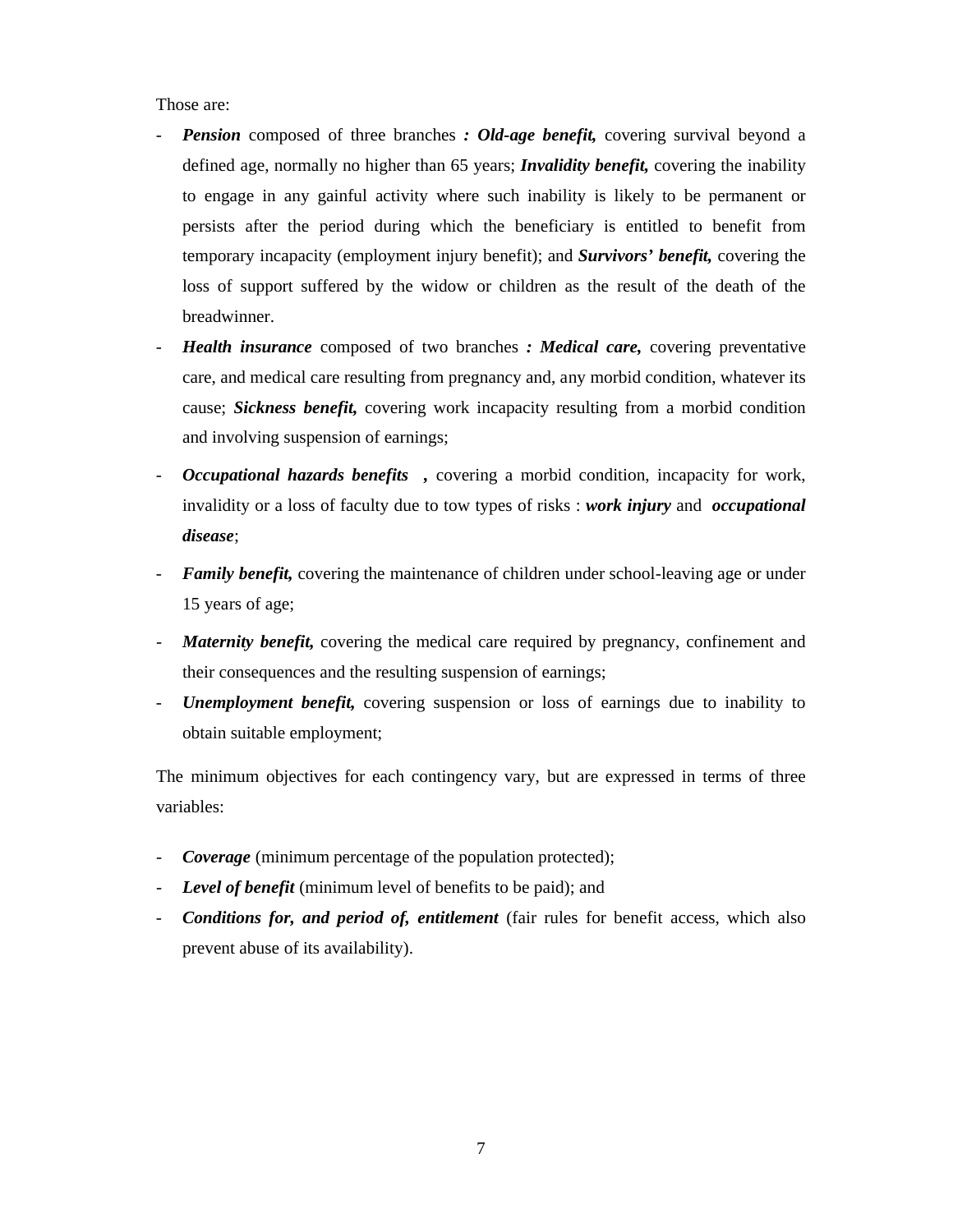#### **I.4 Modalities of Government Intervention**

There are a number of different ways in which the Government can ensure that the Rwandan population have access to social security benefits. The organizations established to provide for the provision of each component of social security may be governmental or private sector institutions, or some combination of the two. The Government may institute programs that require compulsory participation or provide tax and other incentives to induce voluntary participation, or simply provide access to well-regulated insurances that citizens may or may not choose to utilize.

Other strategies already underway in Rwanda also strengthen the national social security infrastructure. For example, national employment creation and economic promotion strategies aim to increase the rate of economic growth and create jobs. As the formal sector expands, social security coverage will expand as well, because the Rwandan program, with the exception of medical care, is tied to formal sector employment. Because the vast majority of the working population works in the informal sector (including agriculture), the Government, however, must take additional steps to cover this population. The implementation of health care insurance schemes in rural areas is the most successful effort to date to expand a type of social security to the informal sector.

#### **I.5 Domestic Context**

The National Social Security Policy addresses all aspects of social protection, but focuses most extensively on pensions and healthcare. It is consistent with and supports the long-run goals of Vision 2020, the National Poverty Reduction Policy (2001), and the corresponding policy statements previously adopted by the Rwandan Government, including the Government's Vision 2020 statement, National Investment Strategy (NIS, 2002), Economic Development and Poverty Reduction Strategy (EDPRS, September 2007), and National Employment Policy (NEP, December 2007). It also reflects values expressed in the Constitution of the Republic of Rwanda and the Universal Human Rights Declaration to which Rwanda has subscribed.

Actions taken by the Government in accordance with these policies have benefited the social security program. For example, improving conditions necessary for successful enterprise in Rwanda also creates jobs and expands the base of contributors to the National Social Security Fund (NSSF). Similarly, the development of the Rwandan financial sector – and its proper regulation – will provide a more efficient means for the allocation of capital. The benefits of this development will accrue to the NSSF, as well as to other investors and enterprises that seek capital. These developments also set the stage for the establishment of private sector pension schemes and lifeevent insurance products to supplement state-provided social security. Pension and risk management products, in turn, can increase buy-side demand for securities and other investment opportunities, and for financial services, such as professional asset management, recordkeeping, actuarial and custodial services.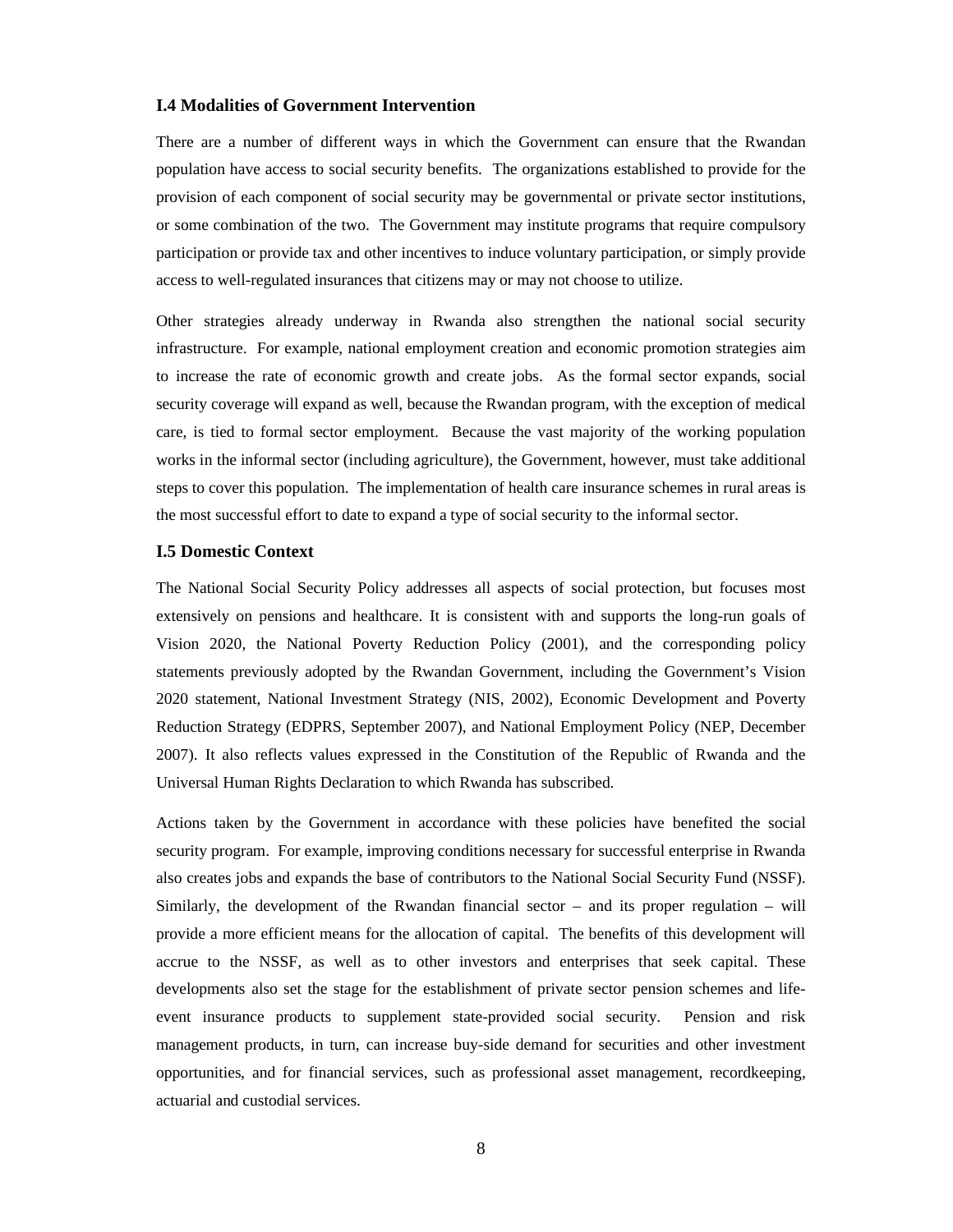# **I.6 International Context**

#### **I.6.1 ILO Standards**

ILO Convention No. 102 provides a widely accepted normative framework for social security systems. The ILO has set as a goal for all countries the provision of "universal access" to social protections in order that (i) all residents have access to basic/essential health care benefits, where the State accepts the general responsibility for the adequacy of the delivery system and financing; (ii) all children, the elderly and the disabled enjoy income security at least at the poverty level, including through pensions for old age and disability.

The ILO objectives reflecting this goal have shifted over time in recognition of the needs and limitations of developing nations. The principle objectives include:

- Achieving universal access to basic benefits as quickly as possible to combat poverty;
- Reducing income insecurity to the extent compatible with economic performance;
- Reducing inequality of access to opportunities;
- Providing right benefits;
- Eliminating discrimination on the basis of nationality, ethnicity or gender; and
- Ensuring fiscal affordability, efficiency and sustainability.

# **I.6.2 Country Reform Trends**

In addition to the evolving ILO standards, there are a number of international trends in the provision of social security. Many countries have replaced or supplemented state-sponsored defined benefit pensions with individual account programs. Many have improved the management of their social security reserves by implementing investment management policies and performance standards in accordance with international best practice.

These measures can improve the quality of investment decisions, insulate them from political pressures, and result in social security funds directing more institutional capital into the financial markets. A number of countries now provide supplemental means for individuals to save, invest and self-insure in order to "top up" state-provided benefits and provide avenues for the coverage to those individuals who the state programs do not cover.

These programs take the form of occupational schemes established by employers or contractual savings products sold to individuals by insurers and other financial institutions. Finally, some countries are implementing non-contributory pension schemes aimed at providing a basic level of universal coverage to the elderly.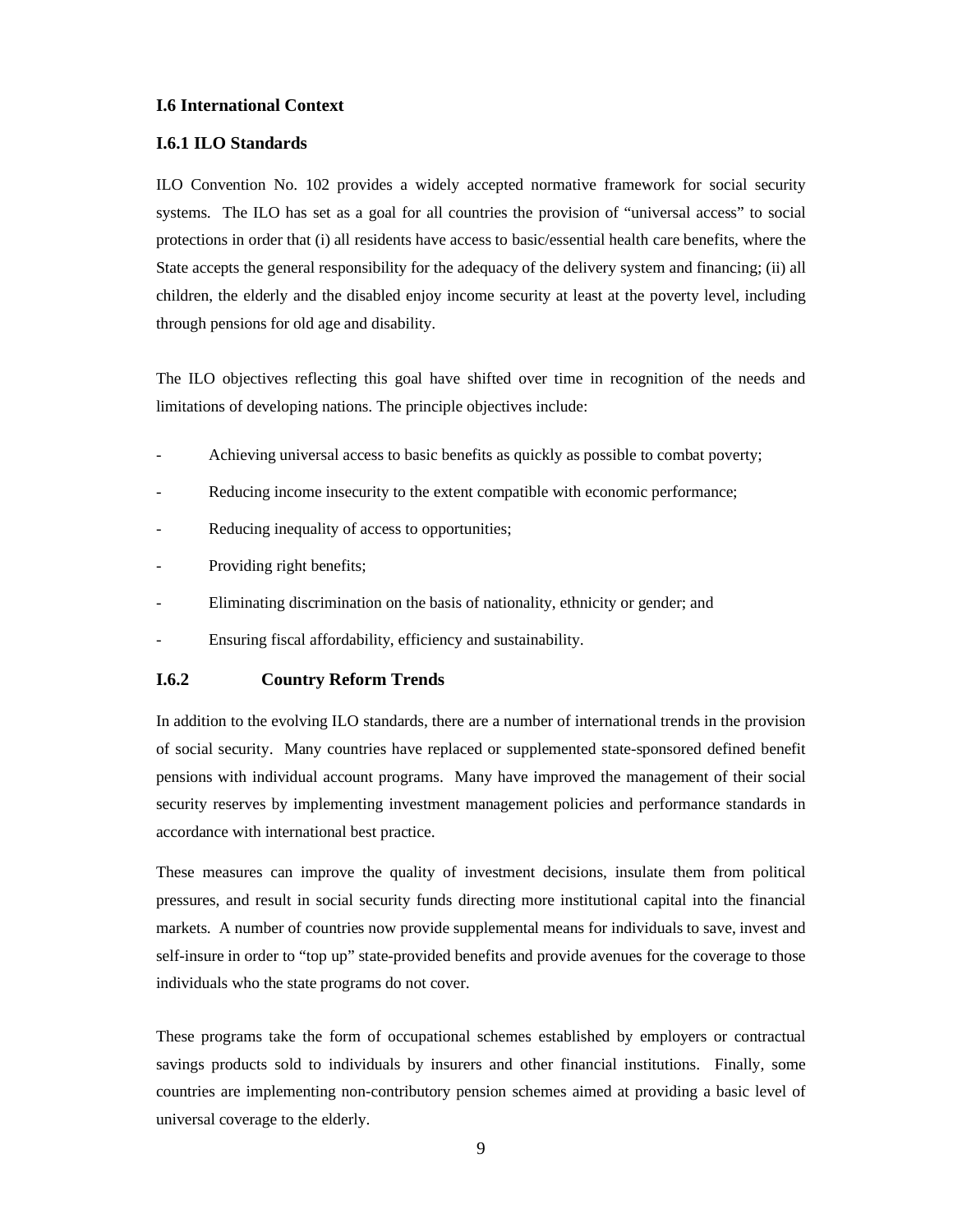# **I.6.3 Regional Context**

In 1978, the Great Lakes Economic Community, of which Rwanda is a member, adopted the General Social Security Convention to provide social protection for migrant workers and their families by coordinating national legislations applicable to migrants, ensuring equality of treatment, establishing a methodology to sum up insurance periods, and guaranteeing the export of services from one State to another. Having joined the East African Community, Rwanda is also invited to harmonize its social security legislation with that of the East African community.

#### **I.7 Major issues in social security programs in Rwanda**

The most important issue in social security in Rwanda is its little coverage, especially for retirement and professional risks schemes which are a privilege for precisely those who have the privilege to access employment in formal sector. It is not acceptable to have more than 90% of the active population excluded from benefiting part of their fundamental rights. In addition to this, not only existing branches are reserved to a small portion of the population, but also many other branches are not yet covered in the programs. However the recent development in health insurance is a positive exception to this.

For existing branches, the benefits are not sufficient and there is serious concern that financial sustainability is not assured. Therefore important adjustments on major parameters will be needed in order to guarantee sufficient benefits financed by fair contributions. For pension schemes, the issue of insufficient benefits for many of the beneficiaries despite a generous formula must be addressed in particular, thus justifying the need to create additional pillars.

The financial imbalances in the schemes, and especially the way the pension program is organized under a " defined benefits" model in which contribution are meant to match the expenses ( benefits and management fees) with a margin for reserves don't make social security an appropriate vehicle for long term savings mobilization to finance national investment. A provident fund managed under a "defined contribution" scheme is the ideal solution to address this issue.

The management of different schemes in scattered institutions is not an appropriate way to develop professionalism, effectiveness and efficiency for better services at minimum cost and maximum contribution to national socio-economic development. Streamlining the management of social security institutions will require maximum integration for better service delivery, synergy, and economies of scale for more efficiency.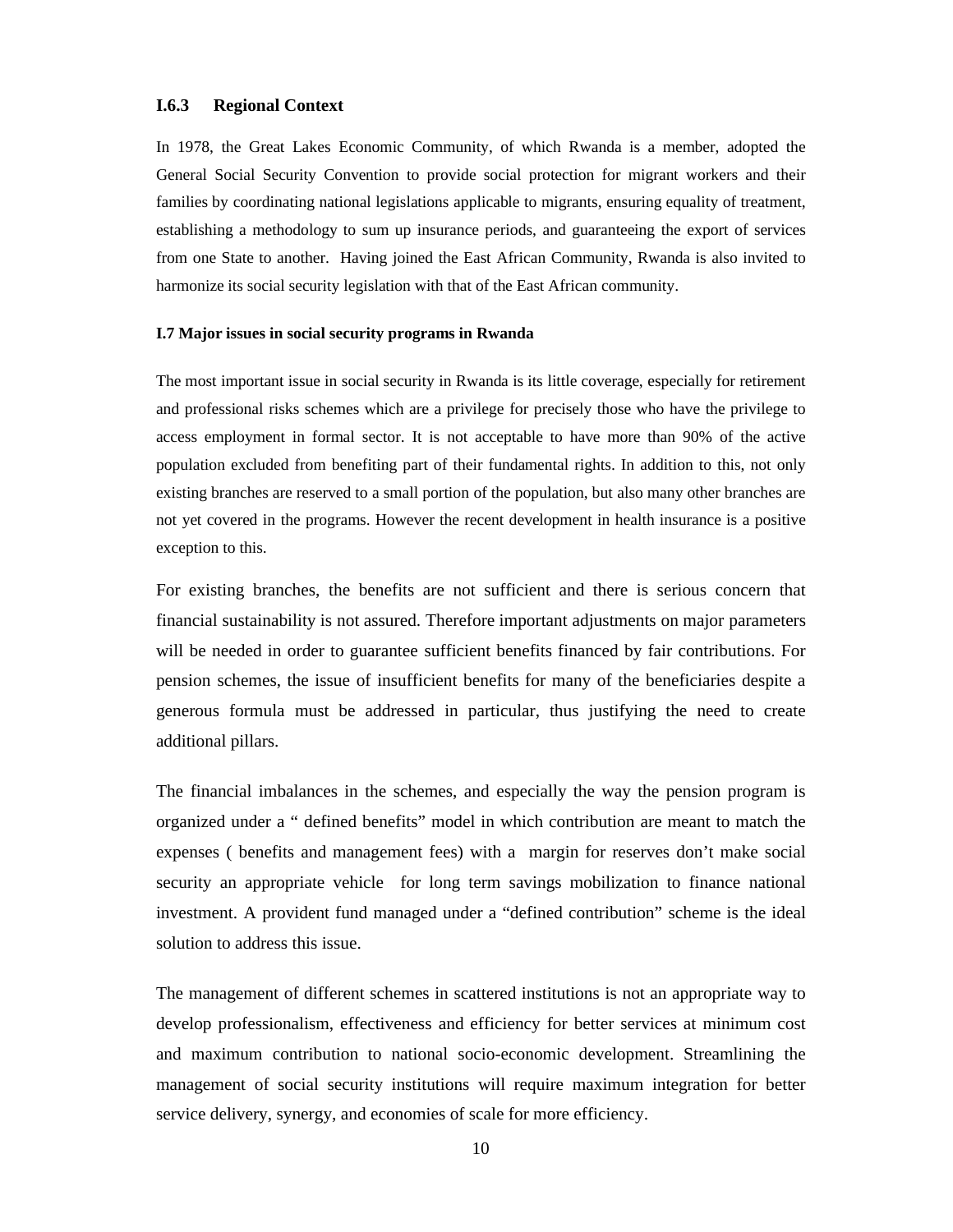# **II. RWANDA'S VISION FOR SOCIAL SECURITY**

In line with the vision to make Rwanda a country of development and better life for all;

Considering the importance of protection of social risks as a major component of inclusive socialeconomic development;

The Government of Rwanda is committed to develop all necessary programs and mechanisms aimed at attaining the ideal situation of *«Social security coverage for all», r*ooted in the universal declaration of human rights which consecrates social security among fundamental social rights.

Concretely universal social security coverage means that all Rwandans be covered with maximum benefits possible for retirement and key pre- retirement benefits such as housing and education, for professional risks benefits, sickness benefits, maternity benefits, health care, and eventually unemployment benefits when social and economic conditions will allow this last branch to be implemented.

#### **III. SPECIFIC OBJECTIVES FOR THE YEAR 2020**

The objectives set in this document define the coverage of social security expected by the year 2020 in terms of vertical (branches) and horizontal (population) coverage.

 **Pension branch:** every resident in Rwanda must have a pension cover either by a public pension scheme or by a private one

**Public pension:** first pillar based on "defined benefits" scheme will remain mandatory for the whole formal sector with 100% coverage.

**Provident Fund** composed of complementary pension scheme on a " defined contribution " model, and schemes for pre-retirement benefits namely housing and education, will be also mandatory for formal sector;

**Private pension**: for the rest of the population adhesion to pension scheme will be also mandatory, with free choice to adhere either to a private pension scheme, or to the pension scheme managed by the public provident fund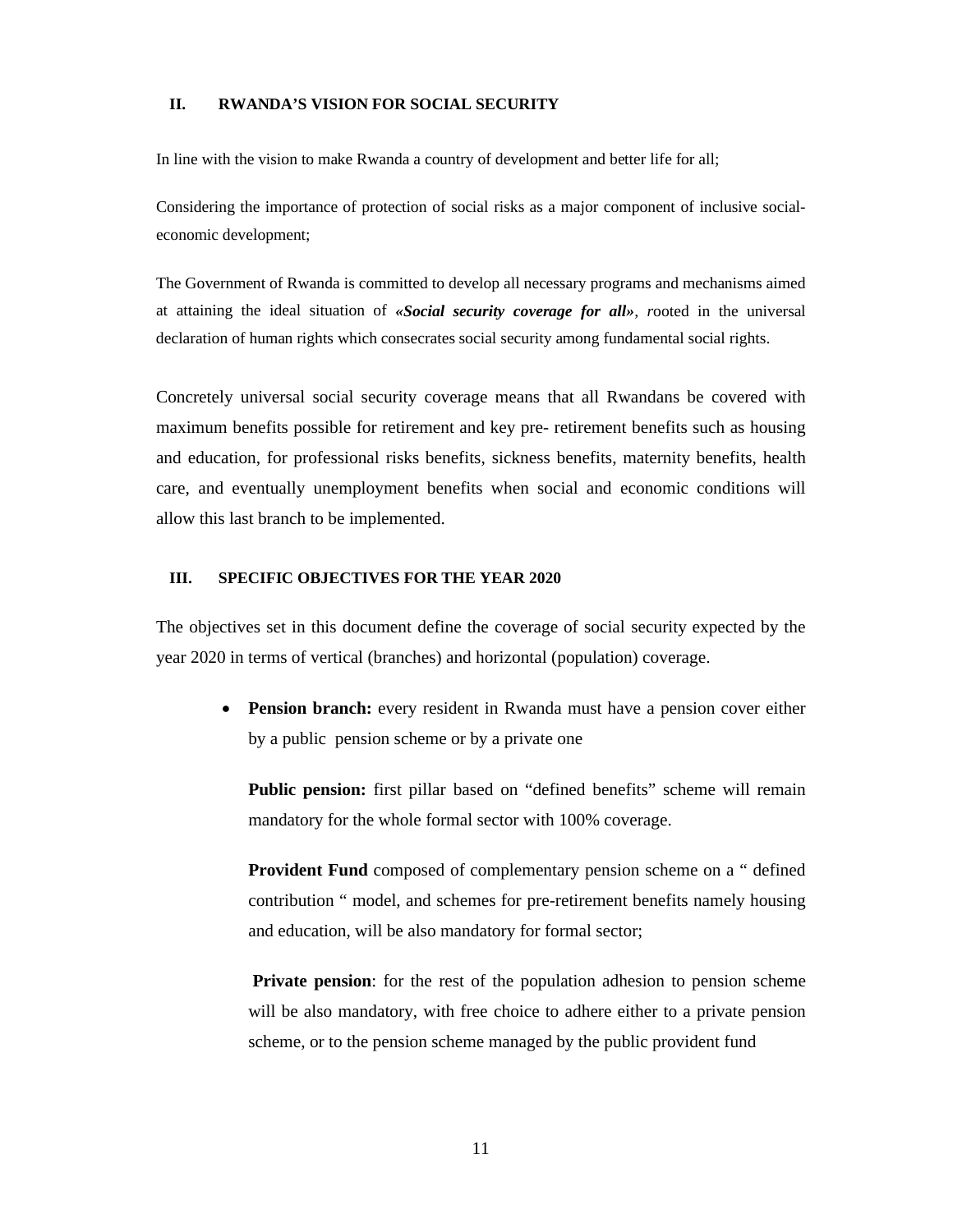- **Occupational hazards branch** will remain mandatory for formal sector with 100% coverage. It will be open to allow adhesion of all workers in organized groups of informal sector, especially cooperatives, with target to reach at least 70% coverage
- **Health care branch:** the vision of Rwanda is to achieve the goal of health for all through universal health insurance
- **Maternity and Sickness branches :** will be mandatory for all formal sector; similarly to occupational hazards, intensive sensitization programs and appropriate incentives will contribute to promote voluntarily adhesion of at least 70% for urban and rural informal through organized groups
- **Unemployment benefits:** This scheme will be introduced as soon as economic conditions will allow it.

# **IV. CURRENT STATUS OF THE SOCIAL SECURITY REGIME IN RWANDA**

The Social Security management in Rwanda is fragmented with pension and occupational risks branches being administered by the Social Security Fund of Rwanda, and medical insurance being managed under three schemes, namely, RAMA, MMI and Mutuelles de Santé.

# **IV.1 Pension Branch**

The pension branch of the NSSF provides insurance against the risks associated with old age, disability and death. It is primarily aimed at providing retired persons with an income on a basis proportionate to number of years worked and wages earned (and the level of employee and employer contributions to the program).

# *Coverage and Benefits*

Pension coverage is generally limited to those individuals who are employees in the formal sector – approximately 7% of the working population of the country. Actual estimates indicate that only 5.6% of the working population (2.3% of the total population) is covered. 48,363 Rwandan pensioners were receiving old-age pensions as of 2006. The average monthly pension is 3,477 RwF (USD 63). Individuals are eligible for a monthly pension at the age of 55 if they have accumulated 15 years of service, or at age 65.

The amount of the pension paid is based on a formula that takes into account the level of wages earned and number of years of service in the formal sector.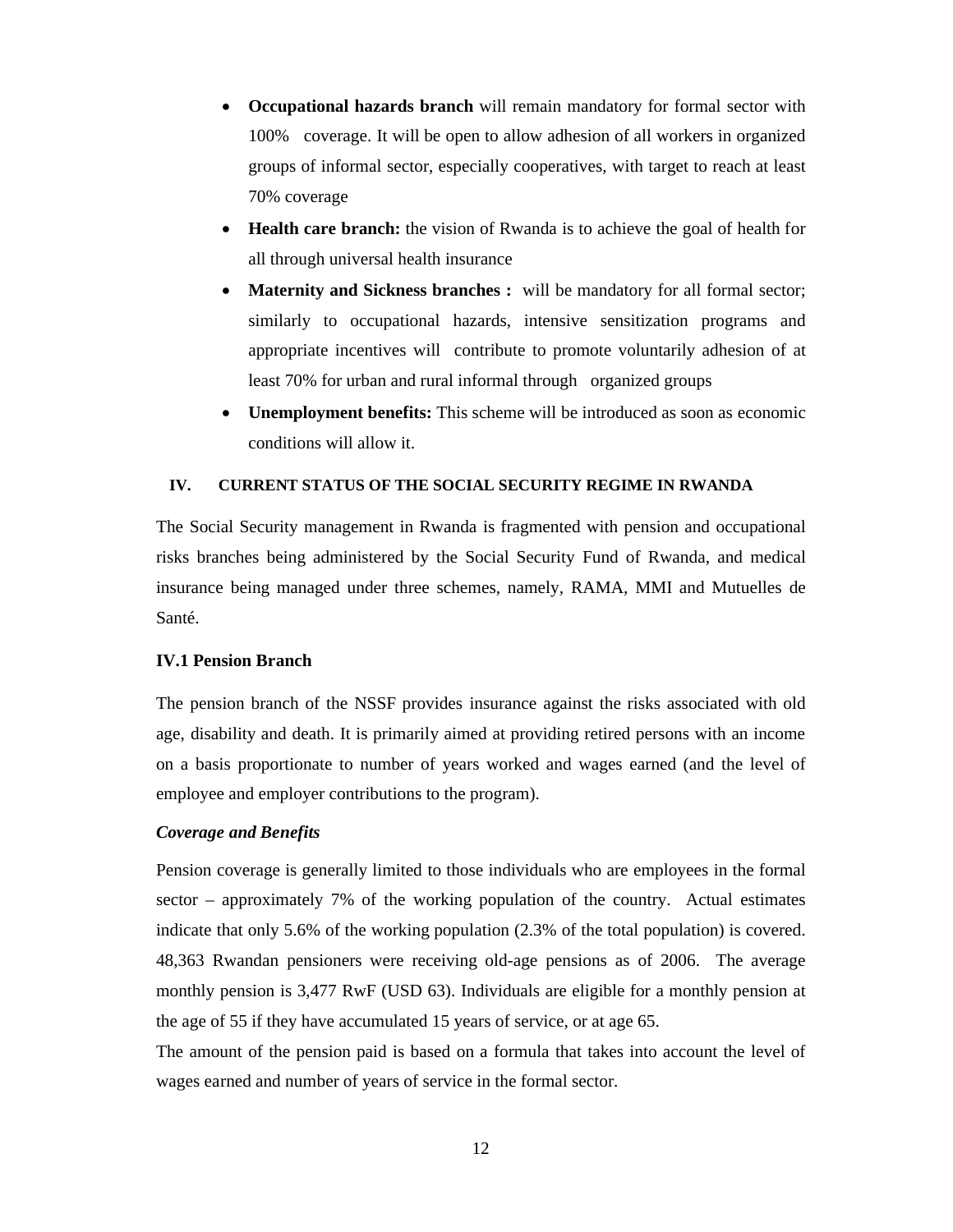Disability insurance coverage is provide to the same individuals. Disability pension is paid to those who have lost 50% or more of earning capacity, have at least 5 years' contribution history, and have actively contributed for 6 of the last 12 months prior to the onset of the disability. Disability is assessed periodically by a doctor approved or appointed by the NSSF. NSSF calculates the disability pension under the same benefit formula as old-age pension, except that the claimant is credited with only 6 months of coverage for each year that a claim is made before age 55.

For both types of pension, pensioners receive a minimum pension equal to 50% of the minimum wage (at the time payment level is determined). The monthly pension paid is adjusted for inflation only on an *ad hoc* basis by Presidential Decree, resulting in a substantial erosion of the real value of the pension over time. The last such increase was in 2002. After the pensioner dies, the surviving spouse (and children up to the age of 25 if still students) of a pensioner continues to receive the pension until his or her death.

# *Financing*

The Pension Branch's benefits are primarily financed by employer and employee contributions. The contribution rate is 6% equally shared between employer and employee. Additional financing comes from penalties that are charged for late declaration and payment of contributions and the gains obtained from the NSSF's investment. Investment returns, however, have been below the inflation rate.

# *Governance and Management*

The RSSF, which is in charge of the management of the pensions branch, reports to the Ministry of Finance and Economic Planning, which coordinates its activities with the Ministry of Social Affairs and Labour. It is intended that the National Bank supervise the NSSF's asset management activities. The RSSF is administrated by a Board of Directors, the composition of which is determined by a decree of the Prime Minister. The parliament enacted the draft law to reform NSSF governance. The NSSF recently took steps to improve the governance of its asset management function, establish a transparent investment policy and improve its capacities in this area. A recent actuarial valuation identified deficiencies in recordkeeping and information technologies and the contribution remittance process.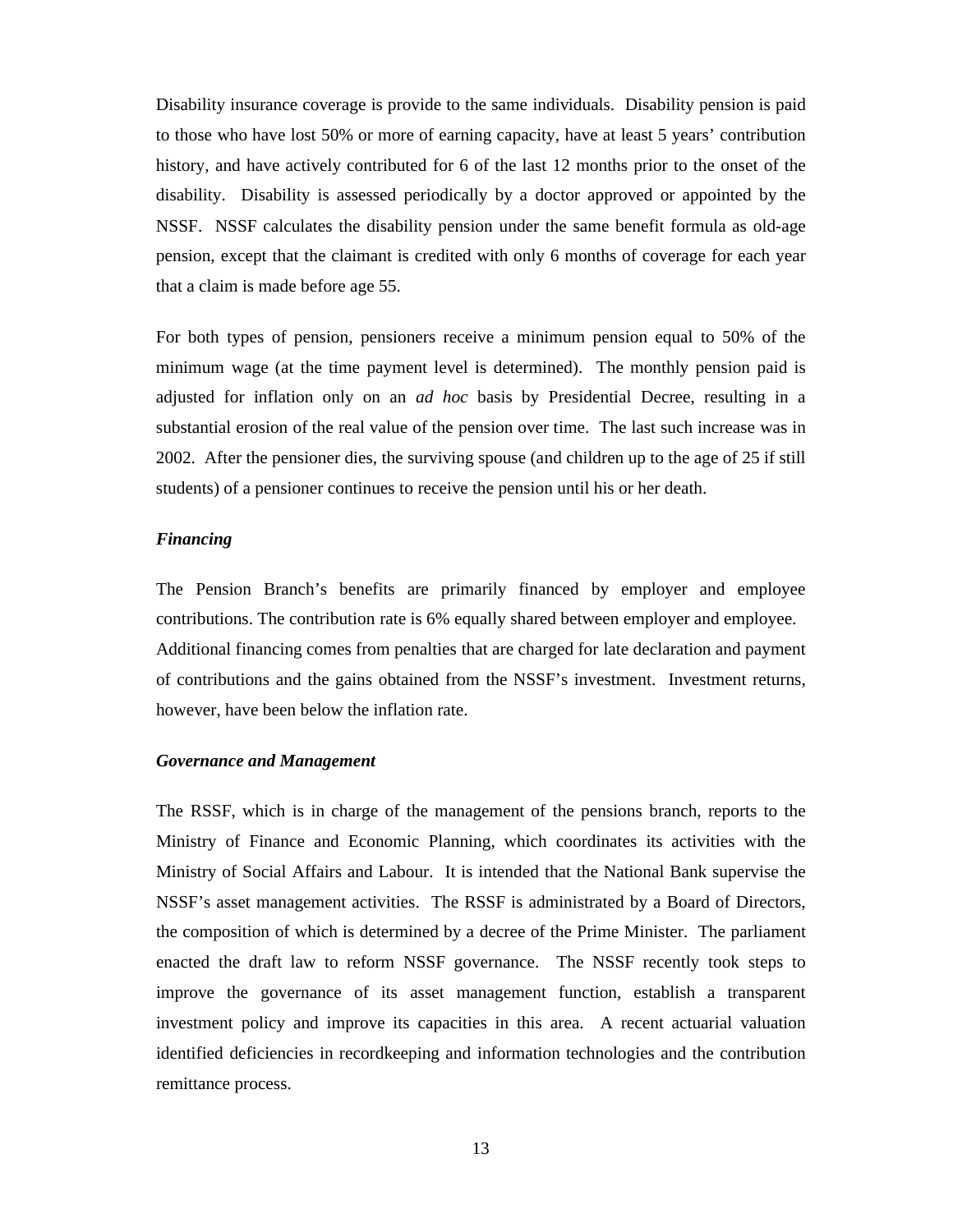# **IV.2 Professional Risks Branch**

The Professional Risks Branch protects households against the risk of income loss due to work accidents or work-related illnesses.

#### *Coverage and Benefits*

The Professional Risks Branch covers workers in the formal sector. Employed persons are covered regardless of the nature of their work or the extent of their exposure to hazardous working conditions.

A person with work injury or work-related diseases preventing him from working is entitled: (i) a cash benefit equal to 75% of the insured's average daily earnings that is payable until recovery or a determination of permanent disability, up to a maximum 180 days, and (ii) the reimbursement of medical and pharmaceutical fees.

If the insured person is totally and permanently disabled, he/she is entitled to 85% of his monthly wage. In 2006, a total of 23 million RwF (USD 418,000) in benefits was paid to 3,561 beneficiaries. The average benefit paid was 6,559 RwF (USD 117).

# *Financing*

Employers pay a compulsory contribution of 2% of each employee's salary to the NSSF to finance Professional Risks Branch benefits. Although permitted under current law, there is currently no rate differentiation among various employers or economic sectors, which may present different levels of risk of worker injury and illness.

Employer contributions are allocated to an operational fund, a technical reserve and a security reserve that is invested by the NSSF. A 2003 actuarial study concluded that this branch is well-funded – and may be overfunded. It is likely that benefit claims will decrease over time as workplace safety, working environments, and health and living standards improve.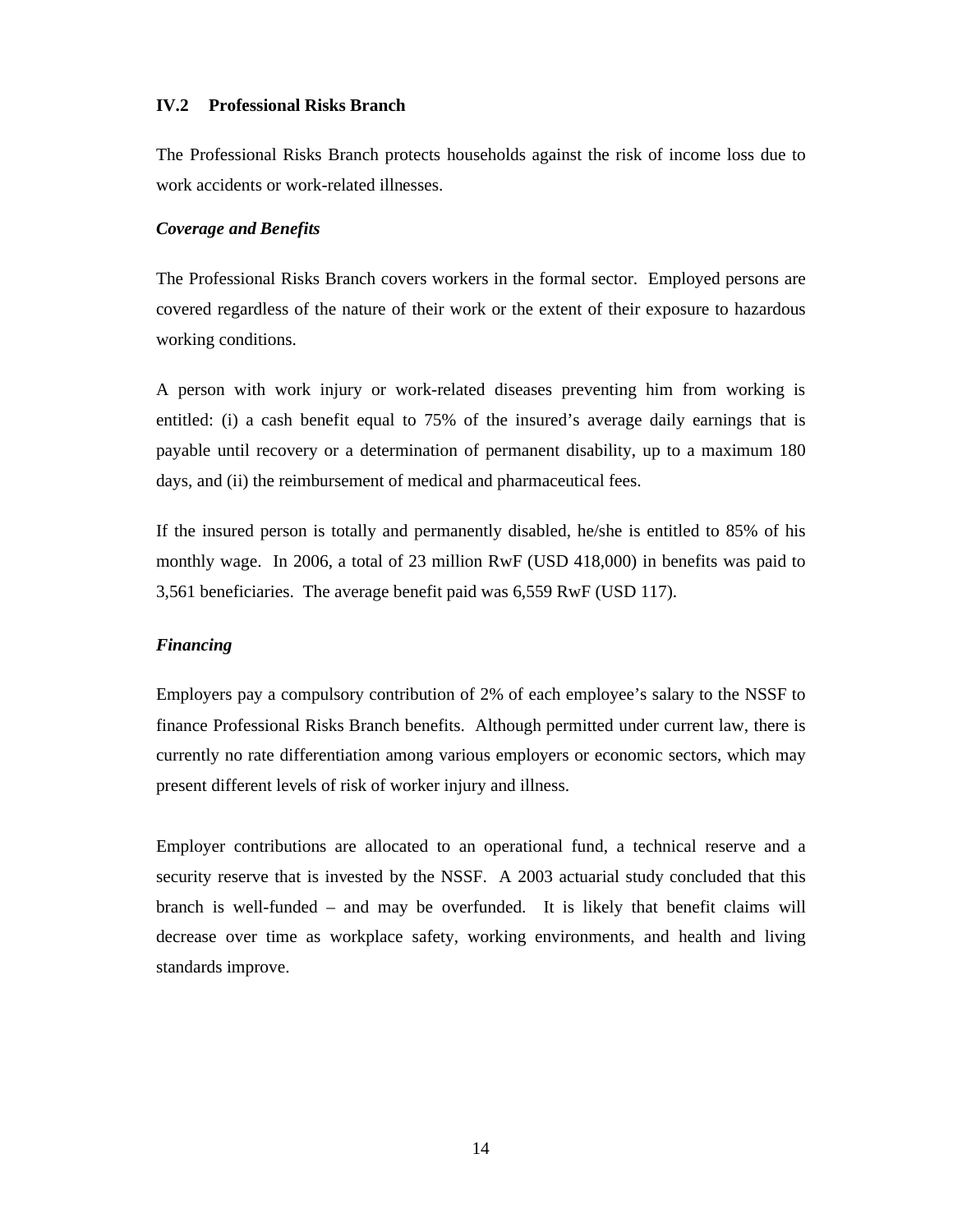# *Governance and Management*

Governance and management are the same as discussed above with respect to the Pensions Branch. There is the need to ascertain the extent of injury and the extent to which the injury (or disability) persists, although similar determinations are made for payment of disability benefits in the Pensions Branch.

#### **IV.3 Maternity Benefits Protection**

The Rwandan Labour Code provides for maternity-related benefits and protections for workers who are temporarily absence from work.

#### *Coverage and benefits*

The maternity benefits for workers provided under the Labour Code are consistent with the UN Convention on the Elimination of All Forms of Discrimination against Women and the ILO Maternity Protection Convention (ILO Convention no. 183). Specifically, a pregnant employee is entitled to a paid leave of 12 weeks, of which 2 are obligatory before the presumed date of delivery and 6 are obligatory after delivery. A woman on maternity leave can extend the leave by an additional 6 months following medical certification of her inability to resume work. During the maternity leave, a woman is entitled to receive 2/3 of her usual salary. A new draft Labour Code under consideration would make some changes to these rules, but largely leave them intact.

# *Financing*

Employer pays maternity leave benefits a pay-as-you-go basis. The law states that the employer is required to fund maternity leave "until the setting up of a maternity branch."

#### **IV.4 Medical Care Branch and Medical Insurances**

The Rwandan medical care branch includes four distinct regimes for its public servants, the military, salaried (formal sector) employees, and the remaining population**.**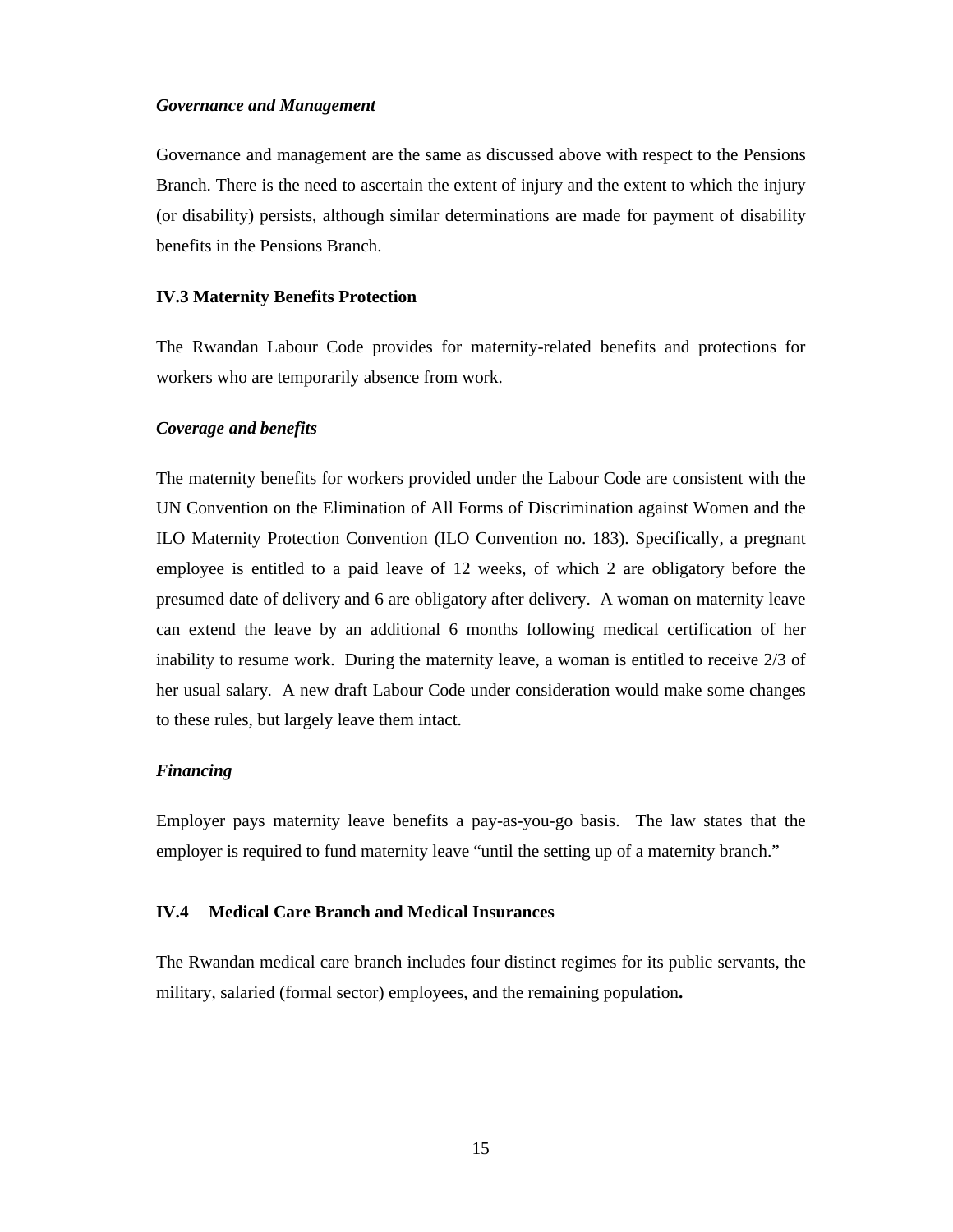# *Coverage and Benefits*

*Public Servants and Military*: Rwanda's medical insurance regime for public servants, which was established in 2001, protects its beneficiaries against the risks resulting from natural diseases, those which are caused by accidents and risks resulting from the pregnancy and childbirth and their consequences. It is managed by La Rwandaise d'Assurance Maladie (RAMA). Military personnel are covered by a health insurance regime known as "Military Medical Insurance" (MMI), which is managed within the Ministry of Defence.

*Private Sector*: Medical care for salaried employees in the private sector (formal sector) is ensured by their respective employers. Employers may choose to be affiliated with RAMA or contract with private insurance companies.

*General Population:* The general population, including those in rural areas and working in the informal sector, obtains medical care through mutual associations, a form of medical care and protection created by a the law  $n^{\circ}$  62/2007 of 30 December 2007. A mandatory payment policy was instituted in 1996 and, as a result, the number of community-based health insurance programs grew quickly – from 6 in 1998 to 403 mutual health insurance programs in 2007. 85% of the Rwandan population is now covered by these insurance programs in 2008. Insurance program members have access to all the services and medicines offered at the health centre and hospital levels, referred to as the minimum activity packet ("M.A.P.") and the complementary activity packet ("C.A.P."). Coverage excludes prostheses and the aesthetical surgery.

#### *Financing*

For public servants, the contribution rate is 15% of the basic salary of which 7.5% is paid by the employer and 7.5% by the employee. For military personnel, the contribution rate is 22.5% of gross salary, of which 17.5% is paid by the government and 5% by each military staff.

Mutual health care insurance programs are supported by household-based contributions. The head of the household usually pays a collective contribution for all dependents equal to 1.000 RwF per household member. The cost paid by the insured himself is fixed at 10% of the total cost of health treatment provided to him.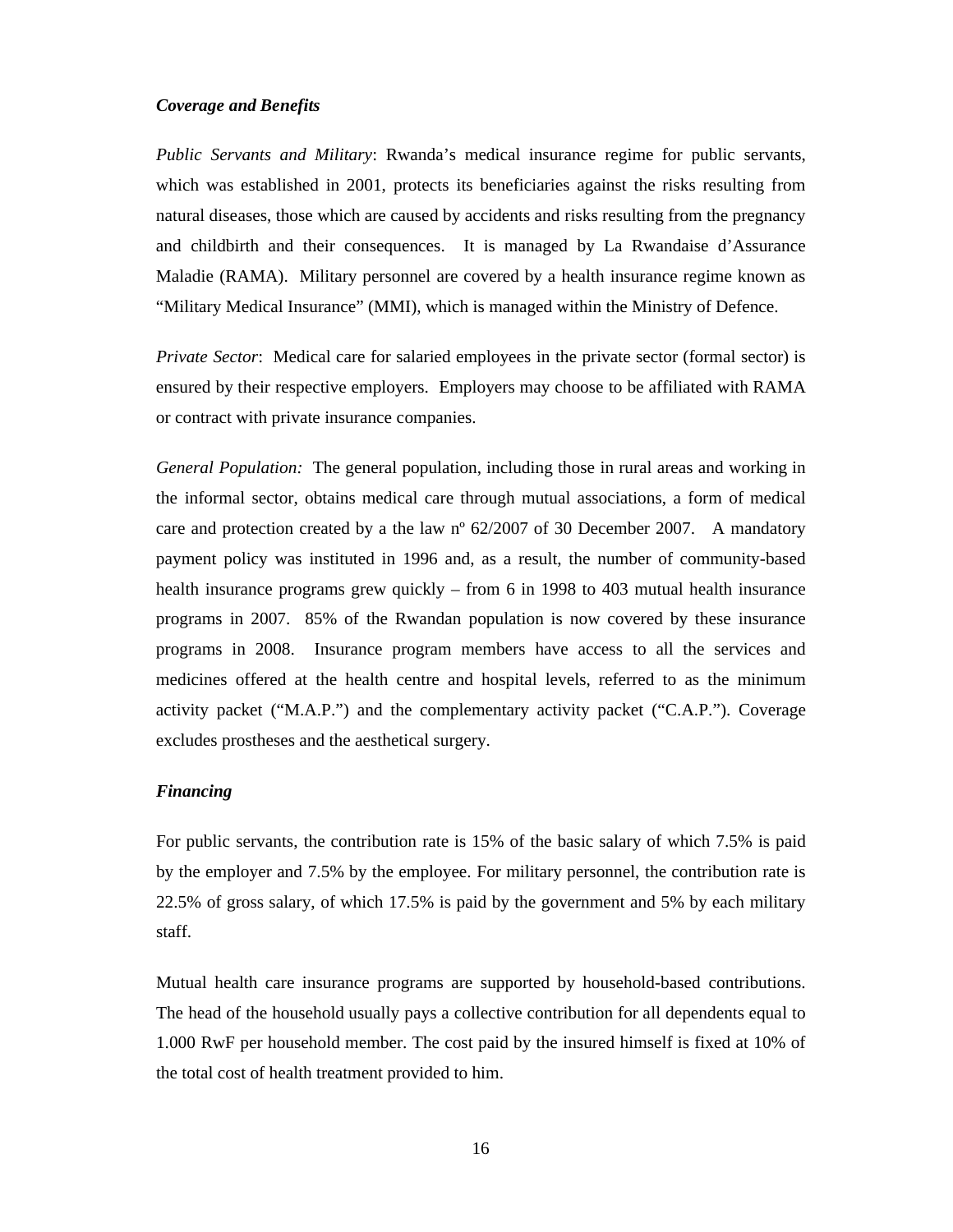## *Governance and Management*

La Rwandaise d'Assurance Maladie "RAMA" reports to the Ministries of Finance and Social Affairs and Labour. It is administrated by a Board of Directors composed of members chosen according to their competences. Neither employers nor employees are represented on the Board.

The mutual health insurance organisational structure follows the institutional framework established by decentralisation reforms and is comprised of committees at the District and Village levels and a management committee at the Sector level. Mutual health care insurance organisations enter into agreements with health service providers to provide health care to their members and then pay the providers in accordance with the agreements.

#### **V. LESSONS FROM SUCCESSFUL STORIES**

Some countries like Malaysia and Singapore have used their social security systems to achieve greater national socio-economic objectives. Singapore's Central Provident Fund (CPF) was set up in 1955, with the adoption of a very basic provident fund system which is fully funded fund.

It may be noted that when the Central Provident Fund of Singapore was established in 1955, the level of wages was also very low. The average wages for employees, own account workers, and family employees at that time were S\$138, S\$127 and S\$37 (or US\$97, US\$89 and US\$26) per month respectively. The initial rate of contribution was only 10% of the employee's wages, comprising 5% from the employer and 5% from the employee. With economic development and the increase in wages, the rate has been increased over the years to as high as 50%. The current rate is 34.5% for workers aged 50 and below. To encourage the employment of older workers, the CPF contribution rate was reduced for workers aged above 50 for example, with the current rate ranging from 28.5% for workers aged above 50 to 55 to 10% for those aged above 65.

Over the last 50 years or so, the CPF has played a very significant role in the social and economic development of Singapore, especially by (i) helping to build up an increasingly hardworking and productive workforce (ii) providing substantial retirement and preretirement benefits (more than 90% of Singapore's population own their homes) , as well as very effective medical insurance scheme ; (iii) serving as an important part of capital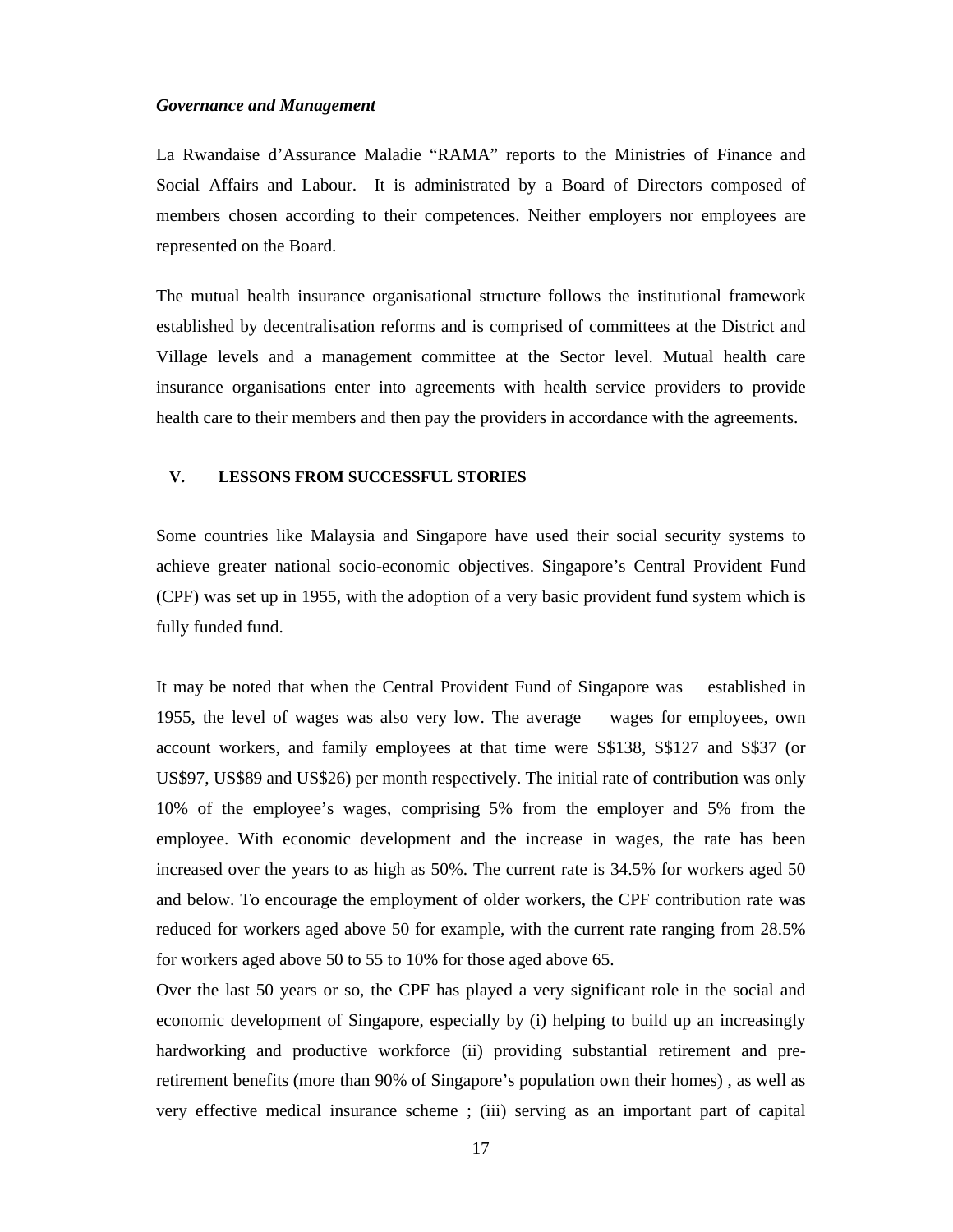formation, with significant impact on economic growth and creation of jobs. Today, the total amount of CPF savings for its 3.099 million members is S\$125,803.8 million (or about US\$88,594 million). Every dollar of this sum is backed by foreign reserves, which gives its members and citizens tremendous comfort and confidence in the system it has adopted and modified to meet its unique requirements; (iv) increasing aggregate demand and helping to keep inflation low (for the period 1990–1999, and 2000–2006, the inflation rate for Singapore was 1.9% and 1.0% respectively).

#### **VI. POLICY ORIENTATIONS**

Branch by branch, this policy analyses issues and proposes recommendations for development in the areas of **social coverage** both in terms of population and in terms of branches; quality and level of **benefits** ; **financing** of different schemes and financial sustainability; **management** and **governance**; **regulation** and **supervision** ; **legal framework** and special **incentives**

#### **VI.1 Social Security Coverage**

#### **Issue: Coverage is insufficient**.

For **pension** and **occupational hazards**, only formal sector ( $+/-$  6% of active population) is covered by the publicly managed scheme, while all other workers are excluded. It has so far been quite impossible to promote adhesion of informal sector with no stable income, no base for contribution, and no mechanism for collection of contributions.

Pension schemes proposed by insurance companies are quickly developing but are too new and too young to have yet a significant impact

For **health insurance**, Rwanda has one of the best coverage with all workers in formal sector covered either through public or through private schemes; the rest of the population is estimated to be covered at 85% by the community based health mutual insurances

However pensioners (obtaining benefits from NSSF) are not provided coverage under the insurance regime managed by RAMA and are required to rely on the mutual health care insurances, even though they were covered by RAMA during their working lives. Additionally, certain groups of the Rwandan population continue to face financial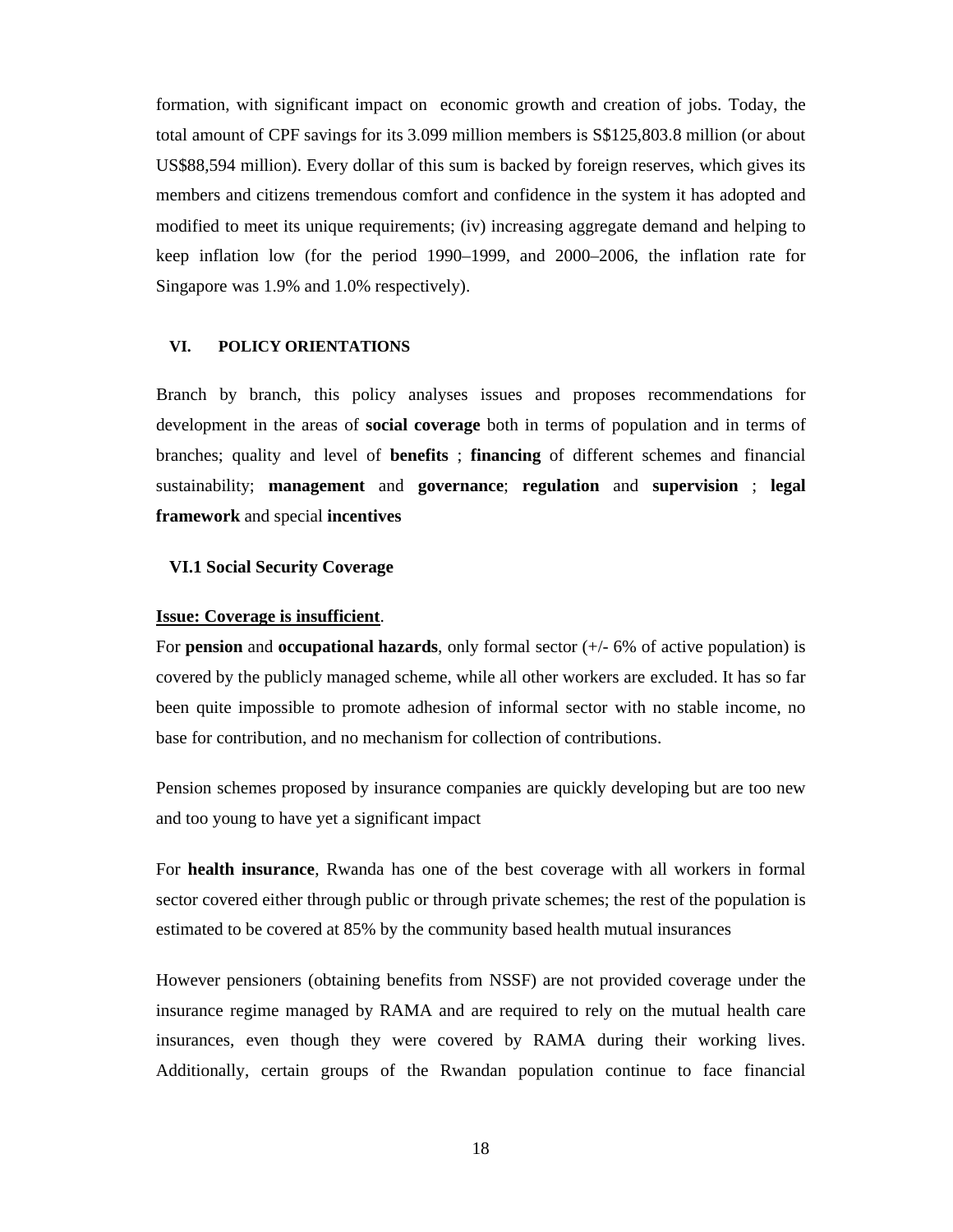constraints in obtaining access to medical care, despite the existence of mutual health care insurances.

**Maternity leave** and **leave for sickness** are currently covered by the employers who continue to pay the salary of the concerned employees with no counterpart in production. The consequence is that in most cases employees are obliged to shorten their leave in order to not lose their jobs, and most of the employers in private sector will practice de facto discrimination against young women.

**Unemployment** protection scheme is inexistent for very understandable reasons

# **Policy Recommendation**

Government will reinforce measures for total adhesion to pension schemes for all workers in formal sector, for self employed and for workers in informal sector in organized groups: mandatory adhesion to the First Pillar (defined benefit scheme), and Second Pillar (Provident Fund) for all workers in formal sector; mandatory adhesion with choice between Provident Fund and any legally authorized Private pension Scheme for Self-Employed and workers in organized groups;

Government will reinforce measures for total adhesion for Occupational Hazards; Maternity leave and Sickness leave for all workers in formal sector

Government will promote voluntarily adhesion to those schemes for salaried workers in organized groups by promoting the development of all kind of cooperatives especially Saccos, by providing attractive tax incentives, and by organizing intense education campaign and capacity building programs for the cooperatives; Government will make all required adjustment in legal framework

Appropriate tax incentives will be provided for the development of Private pension schemes

For voluntary schemes, intensive sensitization programs and appropriate incentives will promote adhesion of at least 70% for urban and rural informal sector, i.e. the portion of the population living above the poverty line

For health care, the Government will adopt soon and implement a new specific policy currently under preparation. This policy will propose all necessary measures to make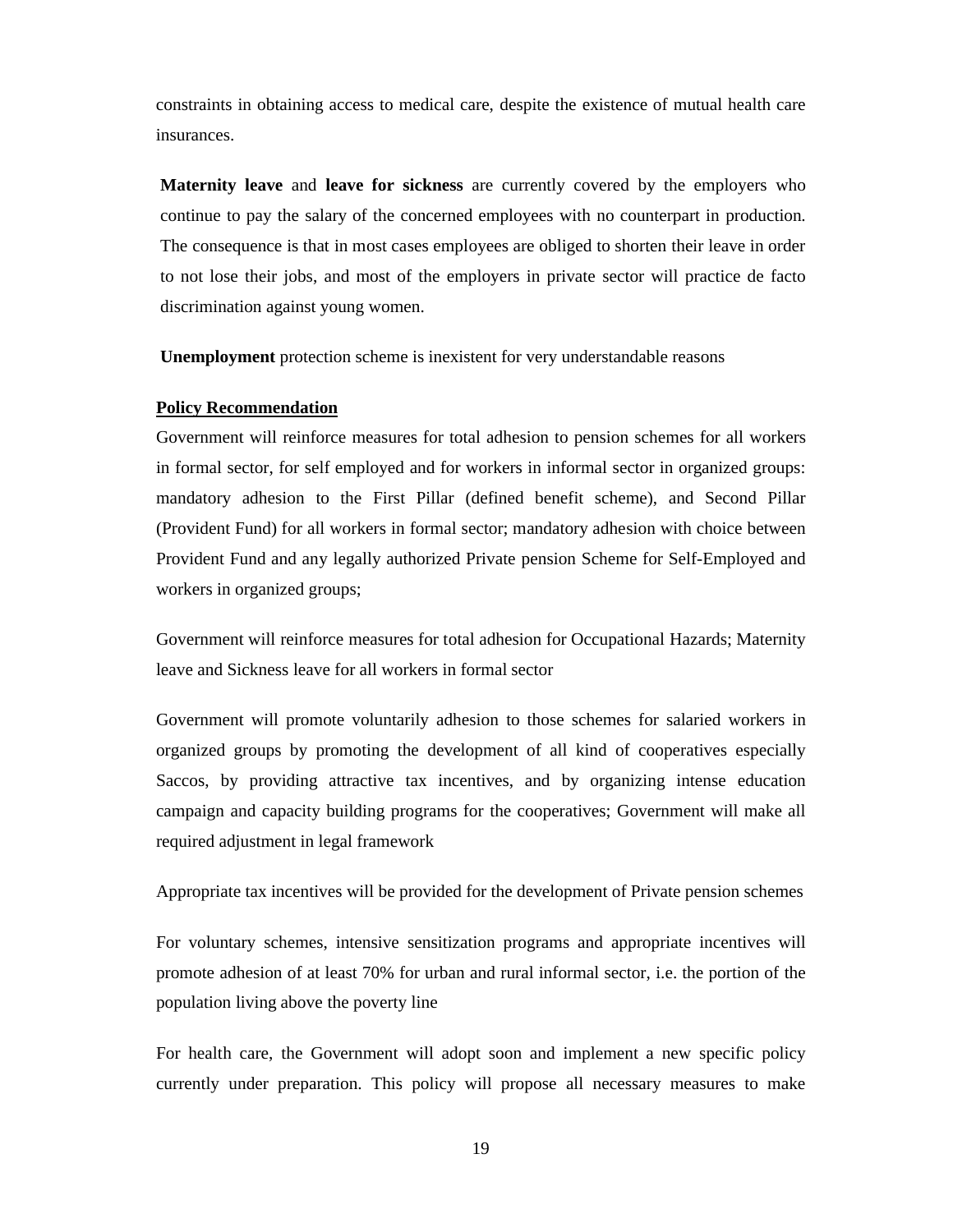universal coverage effective and financially sustainable. A non exhaustive list of measures to be considered in the policy will be:

- To establish a plan to achieve universal coverage and to integrate the pensioners within the " RAMA scheme" which will be incorporated within RSSB
- To clarify and enforce Labour Code provisions relating to compulsory affiliation of all employees and the employers' obligation to provide medical care to employees.
- To address price, service availability, and quality of service differentials between private sector medical insurance and mutual medical insurances.
- To identify financial resources to subsidize insurance premiums for those unable to make full payment.
- To the extent financially feasible expand coverage to HIV Aids
- To consider permitting limited access to critical medical services available in neighboring countries, to the extent fiscally feasible.

Government will conduct regularly intense campaigns of information to the general public about the Social Security Programs in order to increase the social security coverage. These education programs will include:

- the scope of the social security program and the important protections it affords,
- individual obligations, rights and entitlements and employer responsibilities under the program; and
- the limitations of programmatic protections and the need for individuals and families to consider securing supplementary means of social protection via familial and local support mechanisms, as well as private sector programs and products.

The Government will continue to improve education levels, financial literacy and access to financial services in order to strengthen the synergy between social security schemes and other financial institutions.

# **VI.2. Contributions, benefits and financial sustainability of existing systems Issues:**

The SSFR assesses the adequacy of the current financing of the pension branch through valuations conducted periodically by an independent, professional actuary. The 2003 actuarial report concluded that the contribution rate would need to be increased from 6% to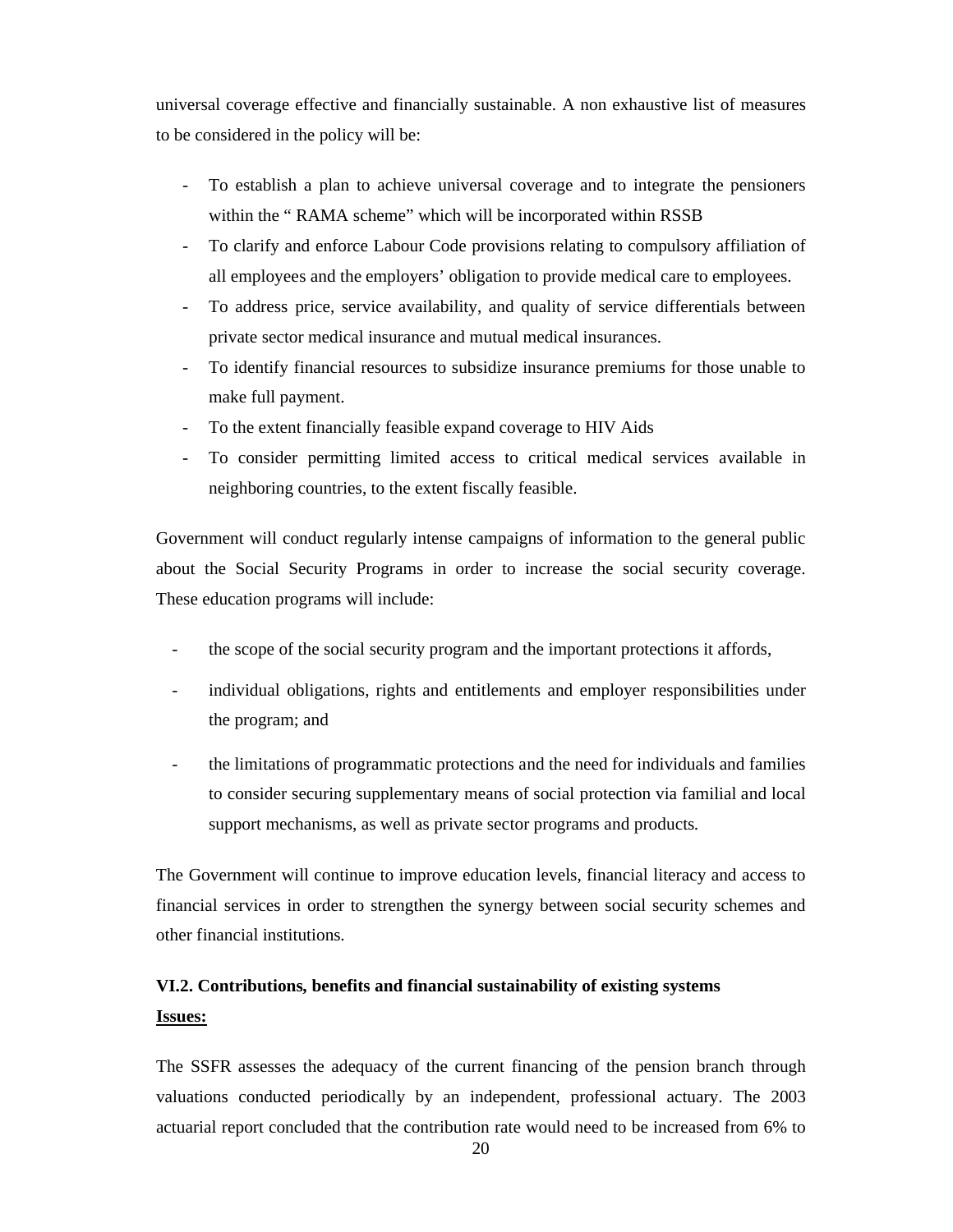between 8.0 and 9.5% during the 15-year period beginning in 2003 in order to maintain actuarial and fiscal equilibrium through 2018, and that a  $17.7\%$  contribution rate  $-2.5$  times greater than the current rate – would be required to pay all benefits and expenses over the next 50 years (to 2053).

The current situation of a generous benefit formula with a low contribution rate is sustained as long as Rwanda has a favourable demographic ratio but this situation is likely to be reversed as more workers will be retiring. Indeed, with the mandatory retirement age for civil servants put back to 65 years, the SSFR has been so far capable to fund benefits up to 60% ( for those who contributed for 30 years) of the best last average salary ( which means a replacement rate of almost 100% of net take home salary if contributions are based on gross salary), with a contribution rate of only 6%. This is sustainable only if the number of retired remains less than 1/10 of active workers, which is going to be reverted dramatically soon.

Even though the formula is generous, a low level of salaries combined with the lack of indexation mechanisms makes the purchasing power of the pensioners to be reduced day after day, and causes the SSFR to have a bad reputation of paying peanuts to its members.

Also the lack of ceiling in the solidarity mechanisms with large disparities in salaries causes an unacceptable situation of inequity where contributors with small salaries fund some big pensions for precisely those who used to be paid high salaries. Studies have indicated the necessity of putting a ceiling in the base of contribution on the defined benefits scheme, the portion above the ceiling being a base to contribute in complementary defined contribution scheme.

The whole system remains in the classic coverage of "social risks", with no pre-retirement benefits offered despite an urgent need to develop a scheme for housing and education.

The occupational hazards branch has no special issue regarding its funding and benefits provided. Regular actuarial valuation will provide guidance on any needed adjustments in the future.

Current studies on health insurance policy will guide on policy recommendation for better benefits and corresponding funding mechanisms.

21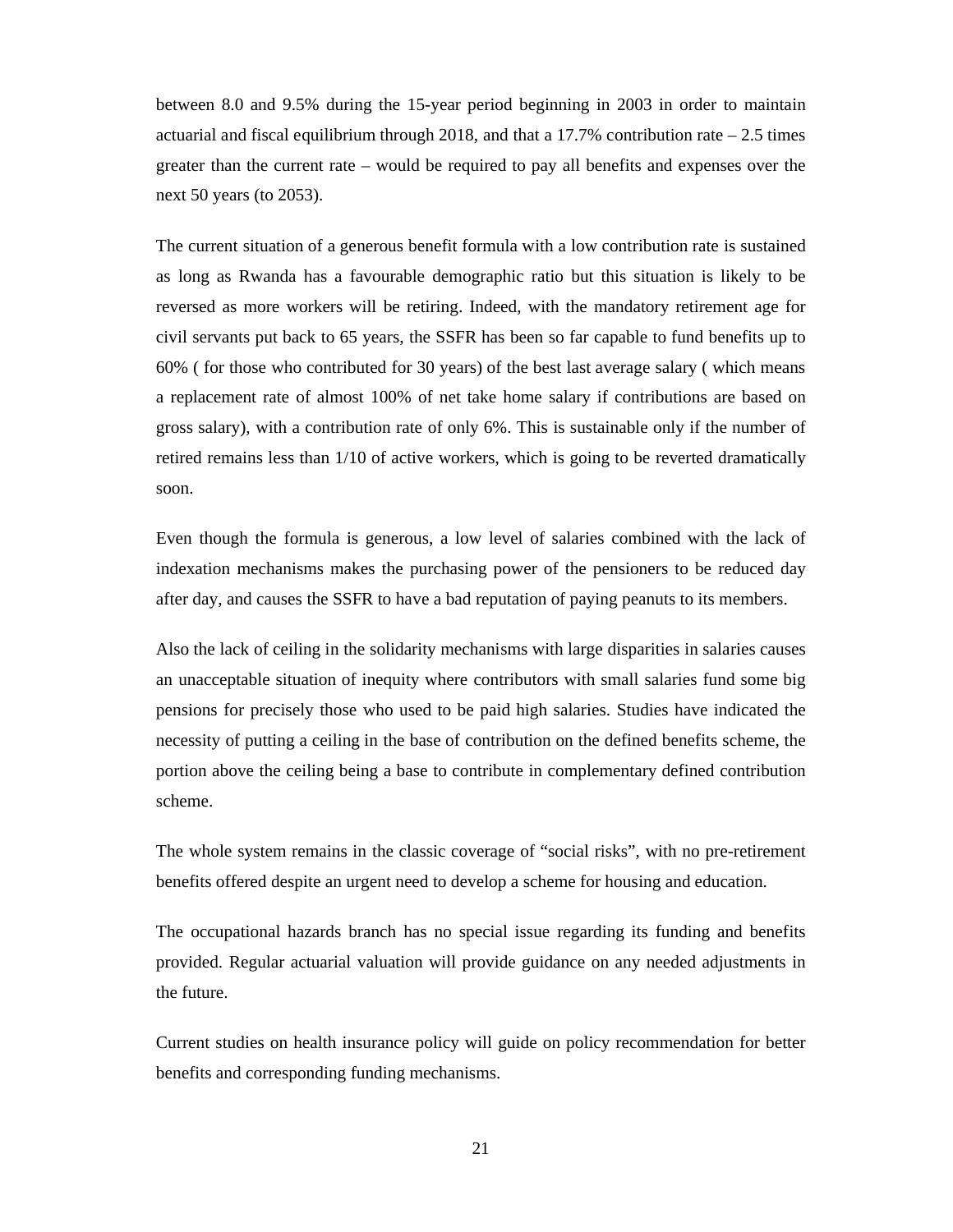# **Policy recommendation:**

In order to boost the savings mobilization, to supplement the current level of benefits while at the same time preventing the financial imbalances described above, to promote equity in the scheme, and to have effective mechanisms for housing and education savings plans, the Government shall create an additional "Provident Fund" Pillar (PFP) under " defined contributions " scheme; in addition to housing and education, the P.F may provide other pre-retirement benefits to be determined by law after due studies. This scheme will run parallel to the existing defined benefits scheme

The PFP will provide for separate individual accounts to be set up for each contributor into which the contributions of each contributor will be credited.

Like the already existing basic pension pillar, the new Provident Fund pillar will be mandatory for all salaried workers.

The Provident Fund pillar will be administered by the RSSB to be created.

The Government will determine the funding mechanisms of the Provident Fund based on actuarial study. The scheme will be funded especially by the portion of contribution above the ceiling in the defined benefit pillar, plus an additional contribution to be determined, and a matching contribution/subsidy by Government

The Government will consider subsidizing the scheme by a reduction in the PAYE rate as long as studies are convincing about the long term financial and socio- economic benefits, especially if the savings mobilized will boost investment, job creation and government revenues to compensate the subsidy

Government will also fix and regularly adjust benefits for both the defined benefits pillar and the Provident Fund (complementary pension, withdrawals for housing and education) as determined by actuarial studies

Government will conduct regular studies to adjust the level of contributions in health insurance managed by RSSB, to match the corresponding benefits and to ensure long term sustainability; Government will also determine the mode and source of funding of contributions in Mutuelles de Santé and will be guided by the principle of selfsustainability, national solidarity as well as solidarity within the communities, equity, and Government intervention only to fill the gap when all other sources are exhausted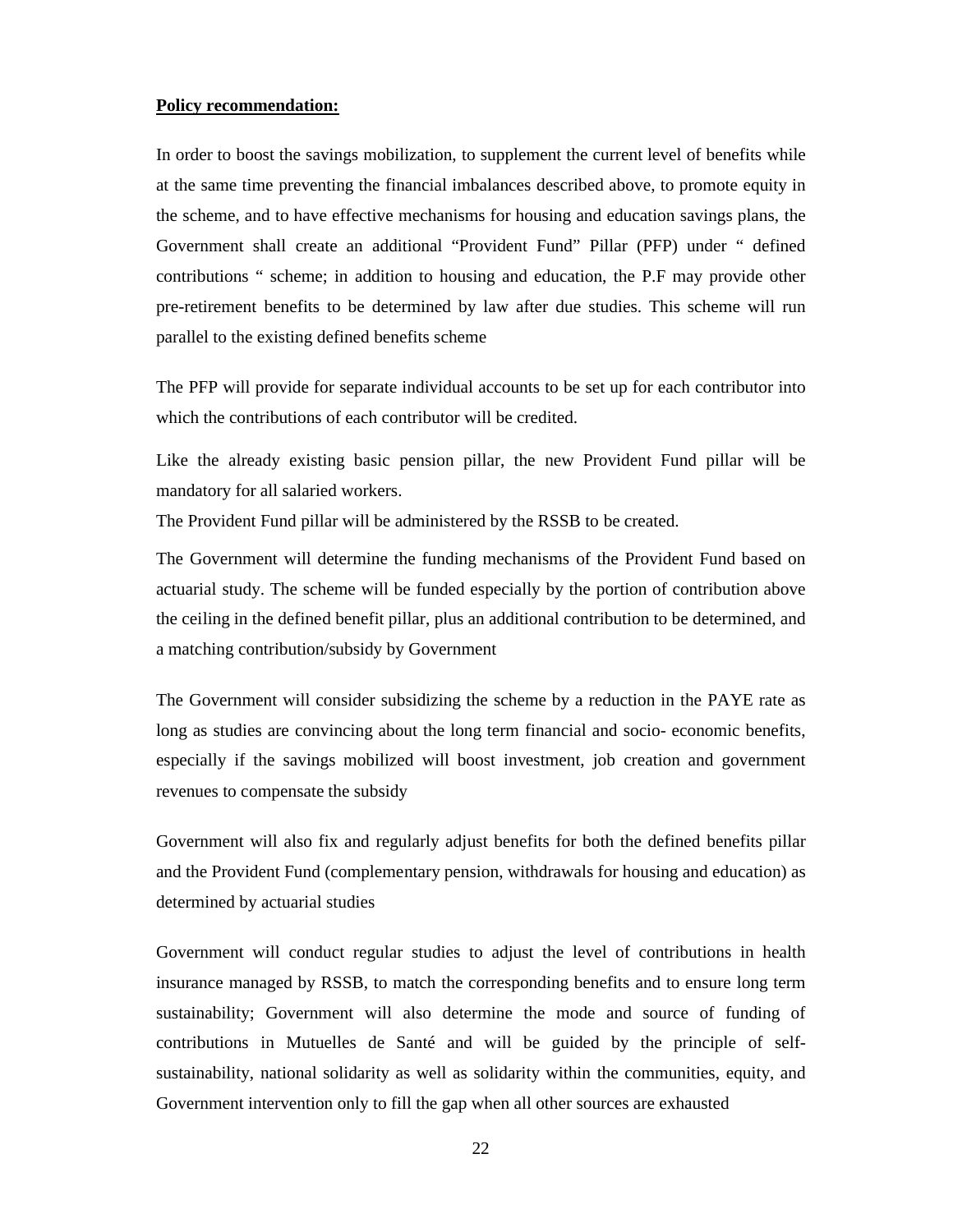Rwanda social security system shall be evaluated with a periodicity of maximum 5 years to assess its long term sustainability.

The Government shall ensure that all contributions are collected, properly managed and maintained, and promptly paid out when required;

The Government shall be the guarantor for the contributions paid into the system and the benefits to be paid out to contributors;

The Government shall put in place an investment strategy to ensure that the funds are well invested and a fair rate of interest is paid to workers. The Government shall protect the real value of savings over the long term;

The Government shall exercise discipline and ensure that the savings with RSSB are managed in a professional way. Best practices and respect of prudential norms will be regularly audited by the Institution in charge of Non Bank Financial Institution regulation, currently the Central bank of Rwanda.

#### **VI.3 Management and Governance**

#### **Issue: scattered and inefficient management of schemes**

Social security system is scattered, costly and not coordinated. There are a number of weaknesses that should be addressed, including improvements in information technologies, contribution remittance methods, investment management, and enforcement. There is also a need to increase communication and consultation with social partners, including organisations of employees and employers, as well as the general public.

# **Policy recommendation**

*-* The Government shall merge CSR and RAMA (eventually MMI and the Mutuelles de Santé) under one national umbrella body: the Rwanda Social Security Board (RSSB)

- The Government shall ensure the appointment of independent-minded and competent members to the Board; the Government shall ensure that the operations of the RSSB are functioning smoothly and efficiently with fiduciary responsibility, transparency and accountability;

- The Government shall ensure representation of employers, employees, and any other necessary participation in the management of RSSB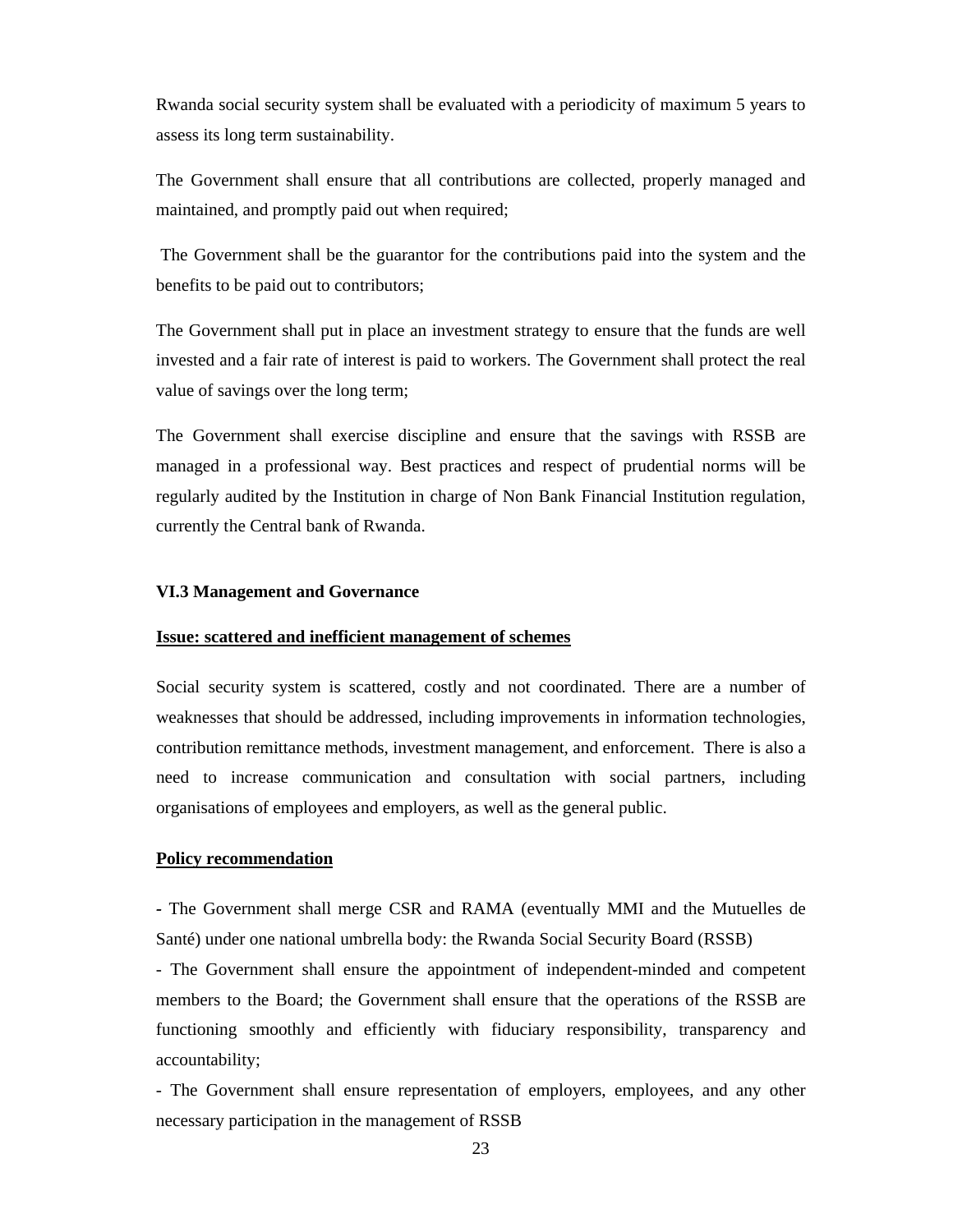- The Government shall make sure that RSSB keeps low administrative costs, accurate records and appropriate IT systems;

- The Government shall make sure that RSSB provides a fair treatment of participating members. RSSB shall (i) provide members with sufficient and easy-to-understand information about the scope of the social security programs, the responsibilities of employers, employees, the RSSB and all other relevant governmental actors and social partners; (ii) institute sound, transparent procedures for making application for social security benefits and the adjudication of benefit claims; and (iii) establish a statistical data collection (and analysis thereof) regarding members, beneficiaries, benefits paid or denied, and the collection and management of contributions;

- The Government shall institute capacity-building programs for the staffs of each branch;

- The Government shall institute regular data collection, audits and analysis to assess governance, internal controls, staff performance, and overall effectiveness of programs;

- The RSSB shall have the obligation to issue regular reports and regular communications to all stakeholders especially regarding the individual accounts and the investment of the savings.

#### **VI.4 Regulation and supervision**

### **Issue: Social security system is not smoothly regulated and properly supervised**

#### **Policy recommendation**

Under the overall supervision and policy making responsibility by the Minister in charge of Finance

i) In its capacity as institution in charge of regulating and supervising Non Bank Financial Institutions, BNR will have the role of establishing regulations and supervision with regards to financial management aspects of social security institutions, especially for professional and prudential management of investment, as well as general efficient management.

ii) For health related matters, establishing regulations and supervision will be the role of entities appointed by the ministry in charge of health.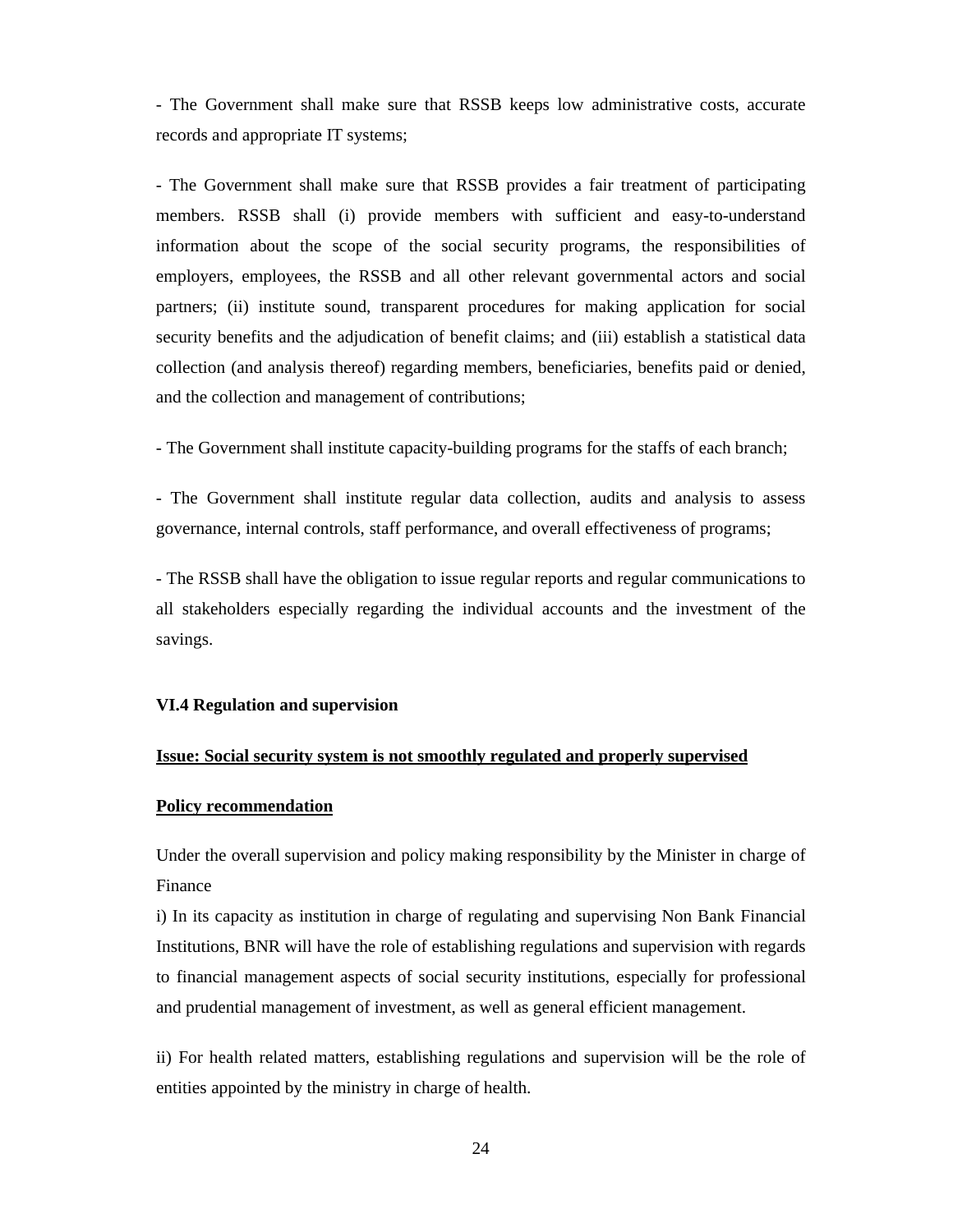iii) For labor related matters (pension, professional risks, maternity and sickness), establishing regulations and supervision will be the role of entities appointed by the ministry in charge of labor.

#### **VI.5 Fiscal incentives**

#### **Issue: Social security contributions and investments are not exempted from taxes**

In many countries, both advanced and developing, contributions to the social security fund are tax exempt. Currently the contributions made by employees to the social security fund under the "pay-as-you-go" system attract income tax. Imposing taxes to contributions can't encourage promotion of voluntary long-term savings and purchase of private sector insurances via occupational pension schemes and contractual savings products.

#### **Policy recommendation**

The Government will grant exemptions for contribution, or benefits or return on investments in social security schemes based on specific studies to be regularly updated, without duplicating advantages or conflicting with fiscal policy.

#### **VI.6 Legislation**

#### **Issue:**

There are no coherent legal texts with appropriate hierarchies which define the basic social security framework of the social security system of the country.

Some legal provisions relating to labor and social security have not yet been ratified. Provisions in the current legislation are not strengthened, in particular, those relating to the collection and recovery of contributions.

There are no provisions necessary for the establishment of the provident fund "pillar" and the withdrawal of savings for pre-retirement benefits or private pension funds.

# **Policy recommendation**

The whole set of policy recommendations will be supported by a legal reform through an organic law guided by the following provisions: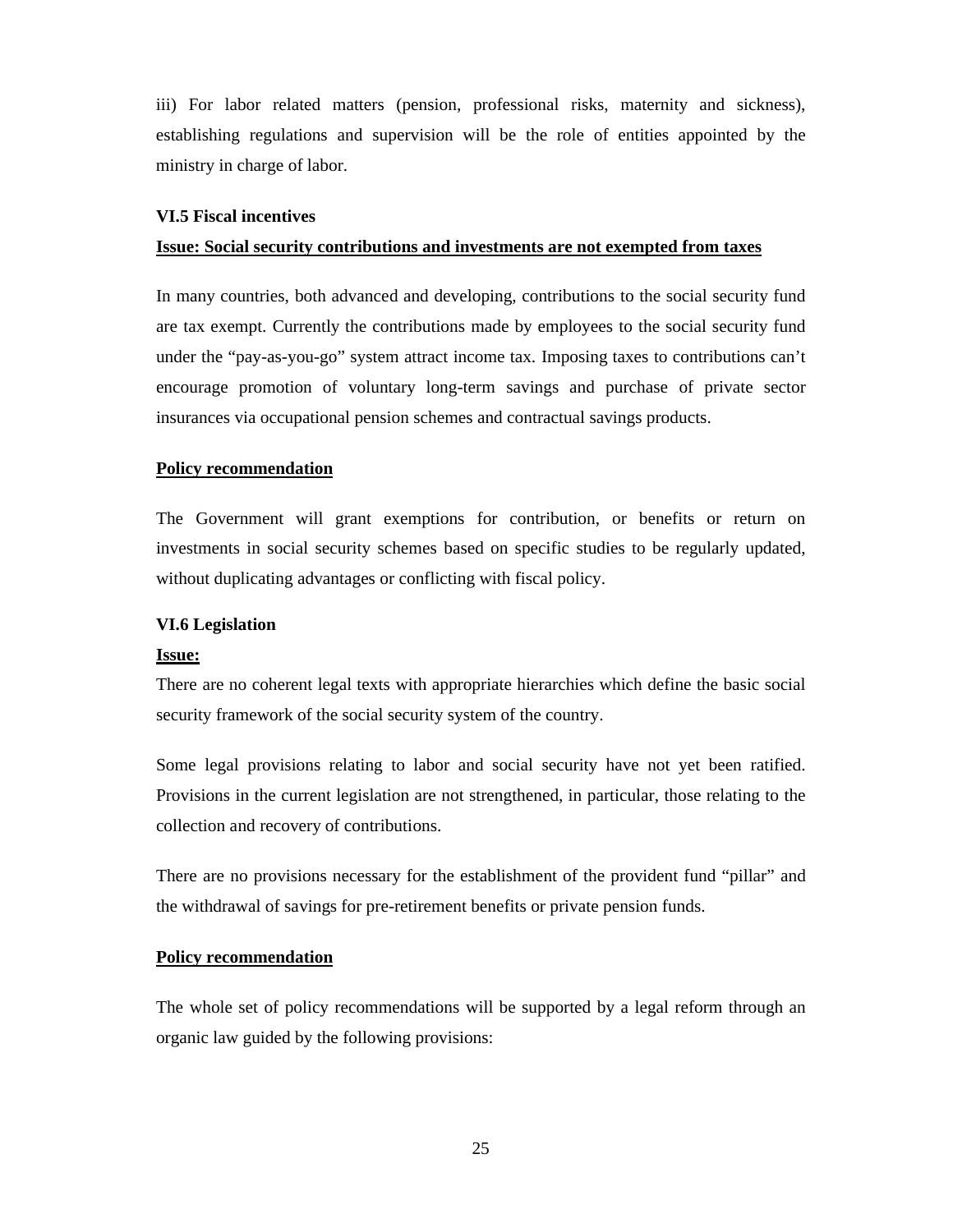- social Security is governed by an organic law, which is the legal framework for all laws and regulations related to this sector;
- each branch of Social security is governed by its specific law;
- each law will determine how management modalities are governed :by law, by presidential order or by ministerial order;
- for the pension branch of social security, a multi Pillar pension regime is created and is composed of the three following pillars: (i).a defined benefits scheme, mandatory for all workers with a formal contract with an employer. This scheme is managed by RSSB; (ii).a defined contribution scheme, part of a Provident Fund which provides also preretirement benefits as defined by the law. Adhesion to this pillar is also mandatory for all workers with a formal contract with an employer. This scheme is managed by RSSB; ( iii) a third pillar concerning complementary savings for retirement managed by the RSSB Provident Fund or by Qualified Private Pension Funds
- self employed and workers in organized groups must adhere to at least one scheme of the third pillar
- RSSB is governed by a specific organic law
- adhesion to a legally authorized health insurance scheme is mandatory for all residents in Rwanda : adhesion to RSSB health insurance scheme is mandatory for all civil servants; adhesion to MMI is mandatory for all army staff ; all other residents can chose any legally authorized scheme managed by private insurance companies, or Mutual health insurance
- schemes providing Occupational Hazards benefits, Maternity leave benefits; Sickness leave benefits, are managed by RSSB and mandatory for all workers with a formal contract; they are open to workers in organized groups such as cooperatives
- registration of employees and employers, collection of contributions, and payment of benefits in mandatory scheme are governed by the laws governing respective managing institutions : RSSB, MMI, mutual insurance, life insurance companies
- members of cooperatives are allowed to adhere to RSSB schemes as a group, with same rights and obligations as other workers
- funding mechanisms, contribution rates and benefits for all mandatory schemes are determined by law; they are regularly adjusted as per actuarial studies to be conducted with a periodicity of minimum five years
- contributions and benefits provided by the pension third pillar, both by the Provident Fund and the Private entities, are liberalized within the limits of the regulation by BNR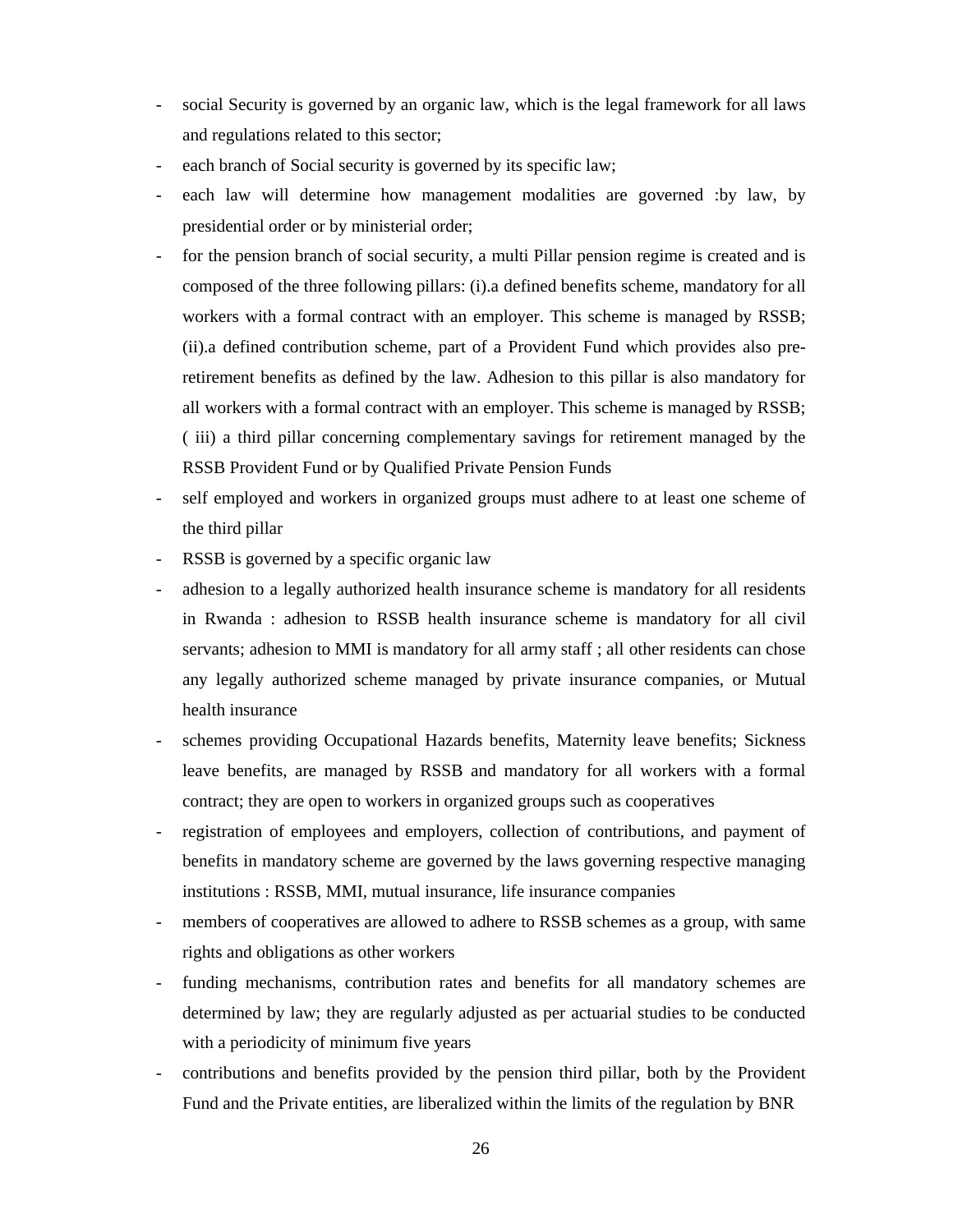- the Government is the guarantor for the contributions paid into the system managed by RSSB and the benefits to be paid out to contributors ;
- the Government shall protect the real value of savings over the long term;
- the BoD of RSSB is composed of representatives of the Government, employers, and employees; members are appointed by Presidential Order following recommendation by competent authorities representing different group
- under the overall coordination by the Minister in charge of Finance, regulations and supervision of Social security institutions with regards to financial management aspects is under the responsibility of Institution in charge of regulating NBFI; regulations and supervision related to medical issues ands to labor issues are ensured respectively by the Ministry in charge of Health for medical schemes, and by the Ministry in charge of Labor for labor related schemes (pension, professional risks, maternity and sickness leave)
- in particular, best practices and respect of prudential norms in financial management of RSSB will be regularly audited by the institution in charge of Non Bank Financial Institution regulation.
- tax exemption of social security contributions, benefits and investments are governed by laws related to respective branches with objective to promote savings mobilization, but in line with fiscal policy